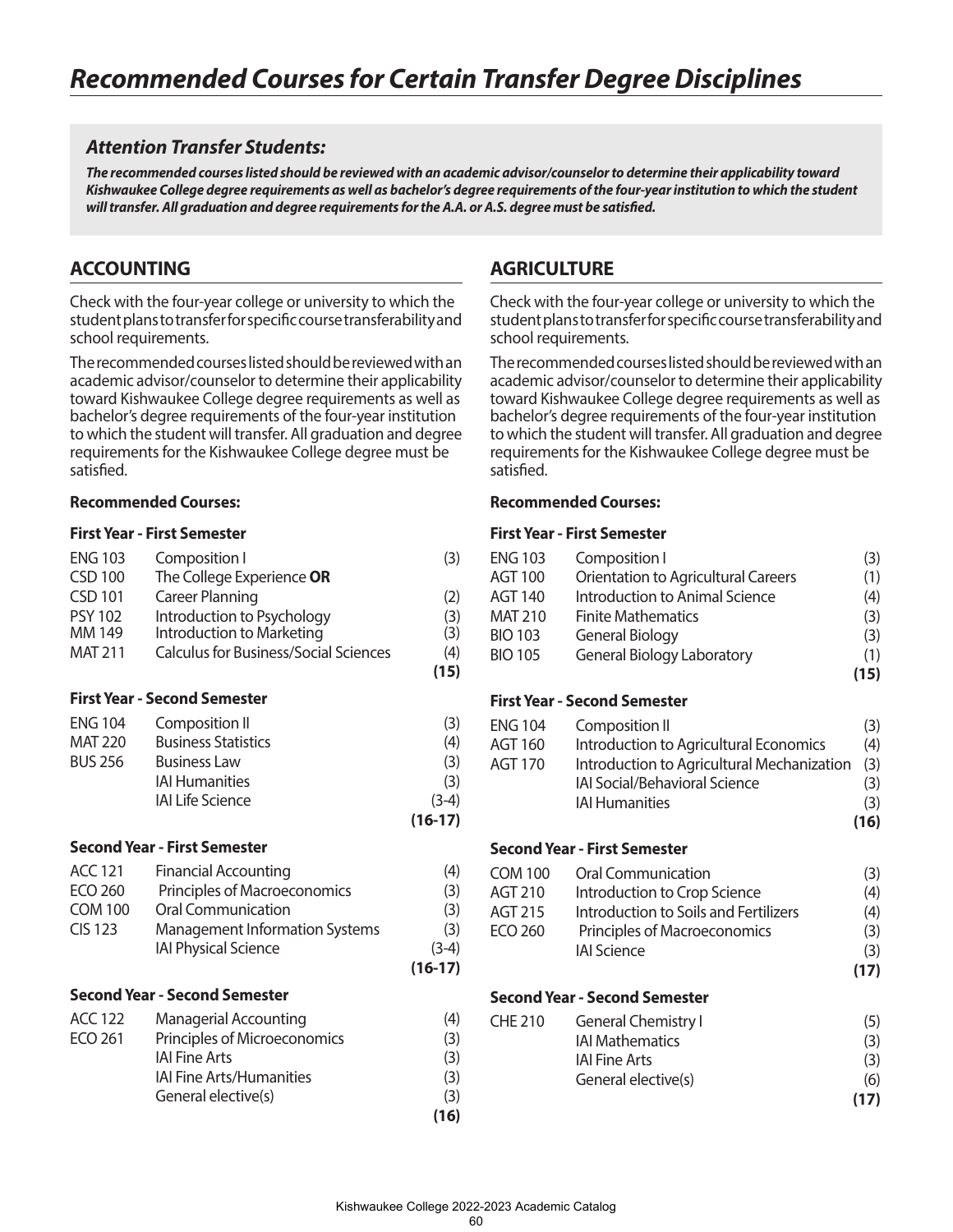# **ANTHROPOLOGY**

Check with the four-year college or university to which the student plans to transfer for specific course transferability and school requirements.

The recommended courses listed should be reviewed with an academic advisor/counselor to determine their applicability toward Kishwaukee College degree requirements as well as bachelor's degree requirements of the four-year institution to which the student will transfer. All graduation and degree requirements for the Kishwaukee College degree must be satisfied.

### **Recommended Courses:**

#### **First Year - First Semester**

| <b>ANT 120</b> | Introduction to Anthropology          | (3)       |
|----------------|---------------------------------------|-----------|
| <b>CSD 100</b> | The College Experience OR             |           |
| <b>CSD 101</b> | <b>Career Planning</b>                | (2)       |
| <b>ENG 103</b> | Composition I                         | (3)       |
|                | Foreign Language                      | (3)       |
|                | <b>IAI Humanities</b>                 | (3)       |
|                | Elective(s)                           | (3)       |
|                |                                       | (17)      |
|                | <b>First Year - Second Semester</b>   |           |
| <b>ANT 203</b> | Introduction to Archaeology           | (3)       |
| <b>ENG 104</b> | Composition II                        | (3)       |
|                | Foreign Language                      | (3)       |
|                | <b>IAI Fine Arts</b>                  | (3)       |
|                | <b>IAI Life Science</b>               | $(3-4)$   |
|                |                                       | $(15-16)$ |
|                | <b>Second Year - First Semester</b>   |           |
| <b>ANT 240</b> | Physical Anthropology                 | (3)       |
| <b>COM 100</b> | <b>Oral Communication</b>             | (3)       |
|                | Foreign Language                      | (3)       |
|                | <b>IAI Mathematics</b>                | (3)       |
|                | <b>IAI Fine Arts/Humanities</b>       | (3)       |
|                |                                       | (15)      |
|                | <b>Second Year - Second Semester</b>  |           |
| <b>ANT 220</b> | Introduction to Cultural Anthropology | (3)       |
|                | Foreign Language                      | (3)       |
|                | <b>IAI Physical Science</b>           | $(3-4)$   |
|                | IAI Social/Behavioral Science         | (3)       |
|                | Elective(s)                           | $(1-3)$   |
|                |                                       | $(16-20)$ |
|                |                                       |           |

# **BIOLOGICAL SCIENCES**

Check with the four-year college or university to which the student plans to transfer for specific course transferability and school requirements.

The recommended courses listed should be reviewed with an academic advisor/counselor to determine their applicability toward Kishwaukee College degree requirements as well as bachelor's degree requirements of the four-year institution to which the student will transfer. All graduation and degree requirements for the Kishwaukee College degree must be satisfied.

## **Recommended Courses:**

| <b>ENG 103</b> | Composition I                        | (3)  |
|----------------|--------------------------------------|------|
| <b>BIO 201</b> | <b>Biology Principles I</b>          | (4)  |
| <b>CHE 210</b> | <b>General Chemistry I</b>           | (5)  |
| <b>CSD 100</b> | The College Experience OR            |      |
| <b>CSD 101</b> | <b>Career Planning</b>               | (2)  |
|                | <b>IAI Fine Arts</b>                 | (3)  |
|                |                                      | (17) |
|                | <b>First Year - Second Semester</b>  |      |
| <b>ENG 104</b> | Composition II                       | (3)  |
| <b>BIO 202</b> | <b>Biology Principles II</b>         | (4)  |
| <b>CHE 211</b> | <b>General Chemistry II</b>          | (5)  |
| <b>MAT 155</b> | Trigonometry                         | (3)  |
| <b>ECO 260</b> | Principles of Macroeconomics         | (3)  |
|                |                                      | (18) |
|                | <b>Second Year - First Semester</b>  |      |
| <b>COM 100</b> | <b>Oral Communication</b>            | (3)  |
| <b>CHE 270</b> | Organic Chemistry I                  | (3)  |
| <b>CHE 272</b> | Organic Chemistry Lab I              | (2)  |
| <b>PHY 250</b> | General Physics I OR                 |      |
| <b>PHY 263</b> | <b>Fundamentals of Physics I</b>     | (4)  |
|                | <b>IAI Social/Behavioral Science</b> | (3)  |
|                |                                      | (15) |
|                | <b>Second Year - Second Semester</b> |      |
| <b>CHE 271</b> | Organic Chemistry II                 | (3)  |
| <b>CHE 273</b> | Organic Chemistry Lab II             | (2)  |
| <b>PHY 251</b> | General Physics II OR                |      |
| <b>PHY 273</b> | <b>Fundamentals of Physics II</b>    | (4)  |
|                | <b>IAI Humanities</b>                | (3)  |
|                | <b>IAI Mathematics</b>               | (3)  |
|                |                                      | (15) |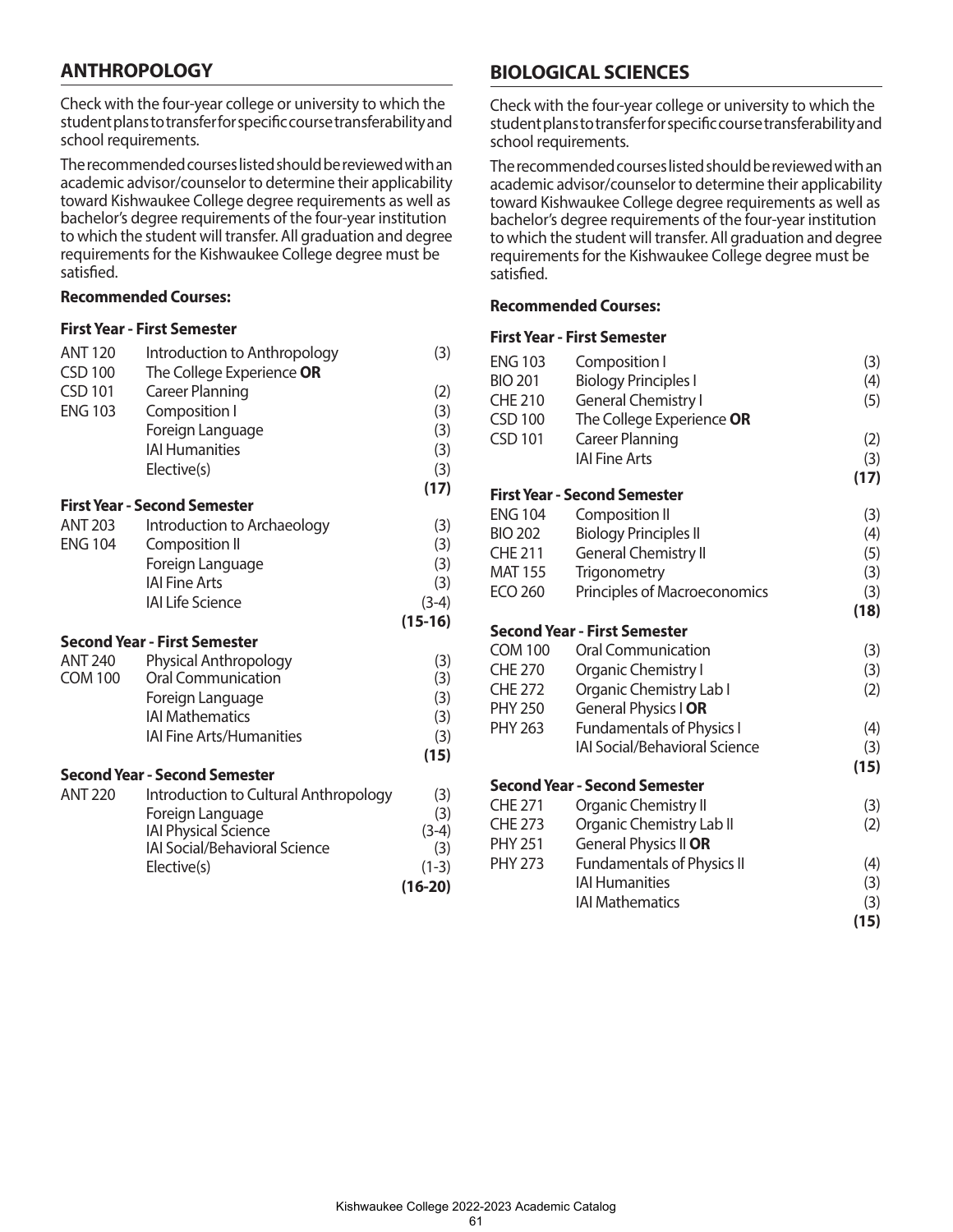# **BUSINESS**

Check with the four-year college or university to which the student plans to transfer for specific course transferability and school requirements.

The recommended courses listed should be reviewed with an academic advisor/counselor to determine their applicability toward Kishwaukee College degree requirements as well as bachelor's degree requirements of the four-year institution to which the student will transfer. All graduation and degree requirements for the Kishwaukee College degree must be satisfied.

### **Recommended Courses:**

#### **First Year - First Semester**

| <b>ENG 103</b>                      | Composition I                                | (3)  |
|-------------------------------------|----------------------------------------------|------|
| <b>CSD 100</b>                      | The College Experience OR                    |      |
| <b>CSD 101</b>                      | <b>Career Planning</b>                       | (2)  |
| <b>PSY 102</b>                      | Introduction to Psychology                   | (3)  |
| MM 149                              | Introduction to Marketing                    | (3)  |
| <b>MAT 211</b>                      | <b>Calculus for Business/Social Sciences</b> | (4)  |
|                                     |                                              | (15) |
| <b>First Year - Second Semester</b> |                                              |      |

|                |                            | $(16-17)$ |
|----------------|----------------------------|-----------|
|                | <b>IAI Life Science</b>    | $(3-4)$   |
|                | <b>IAI Humanities</b>      | (3)       |
| <b>BUS 256</b> | <b>Business Law</b>        | (3)       |
| <b>MAT 220</b> | <b>Business Statistics</b> | (4)       |
| <b>ENG 104</b> | Composition II             | (3)       |

#### **Second Year - First Semester**

|                |                                       | $(16-17)$ |
|----------------|---------------------------------------|-----------|
|                | <b>IAI Physical Science</b>           | $(3-4)$   |
| <b>CIS 123</b> | <b>Management Information Systems</b> | (3)       |
| <b>COM 100</b> | <b>Oral Communication</b>             | (3)       |
| <b>ECO 260</b> | Principles of Macroeconomics          | (3)       |
| ACC 121        | <b>Financial Accounting</b>           | (4)       |

## **Second Year - Second Semester**

| ACC 122 | <b>Managerial Accounting</b>    | (4)  |
|---------|---------------------------------|------|
| ECO 261 | Principles of Microeconomics    | (3)  |
|         | <b>IAI Fine Arts</b>            | (3)  |
|         | <b>IAI Fine Arts/Humanities</b> | (3)  |
|         | General elective(s)             | (3)  |
|         |                                 | (16) |

# **CHEMISTRY**

Check with the four-year college or university to which the student plans to transfer for specific course transferability and school requirements.

The recommended courses listed should be reviewed with an academic advisor/counselor to determine their applicability toward Kishwaukee College degree requirements as well as bachelor's degree requirements of the four-year institution to which the student will transfer. All graduation and degree requirements for the Kishwaukee College degree must be satisfied.

## **Recommended Courses:**

| <b>CSD 100</b> | The College Experience OR                 |      |
|----------------|-------------------------------------------|------|
| <b>CSD 101</b> | <b>Career Planning</b>                    | (2)  |
| <b>ENG 103</b> | Composition I                             | (3)  |
| <b>CHE 210</b> | <b>General Chemistry I</b>                | (5)  |
| <b>MAT 229</b> | <b>Calculus and Analytic Geometry I</b>   | (5)  |
|                | <b>IAI Social Behavioral Sciences</b>     | (3)  |
|                |                                           | (18) |
|                | <b>First Year - Second Semester</b>       |      |
| <b>ENG 104</b> | Composition II                            | (3)  |
| <b>CHE 211</b> | <b>General Chemistry II</b>               | (5)  |
| <b>MAT 230</b> | <b>Calculus and Analytic Geometry II</b>  | (5)  |
|                | <b>IAI Humanities</b>                     | (3)  |
|                | <b>IAI Life Science</b>                   | (3)  |
|                |                                           | (19) |
|                | <b>Second Year - First Semester</b>       |      |
| <b>COM 100</b> | Oral Communication                        | (3)  |
| <b>CHE 270</b> | Organic Chemistry I                       | (3)  |
| <b>CHE 272</b> | Organic Chemistry Laboratory I            | (2)  |
| <b>MAT 231</b> | <b>Calculus and Analytic Geometry III</b> | (5)  |
| <b>PHY 250</b> | General Physics I OR                      |      |
| <b>PHY 263</b> | <b>Fundamentals of Physics I</b>          | (4)  |
|                |                                           | (17) |
|                | <b>Second Year - Second Semester</b>      |      |
| <b>CHE 271</b> | <b>Organic Chemistry II</b>               | (3)  |
| <b>CHE 273</b> | Organic Chemistry Laboratory II           | (2)  |
| <b>MAT 260</b> | <b>Differential Equations</b>             | (3)  |
| <b>PHY 251</b> | General Physics II OR                     |      |
| <b>PHY 273</b> | <b>Fundamentals of Physics II</b>         | (4)  |
|                | <b>IAI Social/Behavioral Science</b>      | (3)  |
|                | <b>IAI Fine Arts</b>                      | (3)  |
|                |                                           | (18) |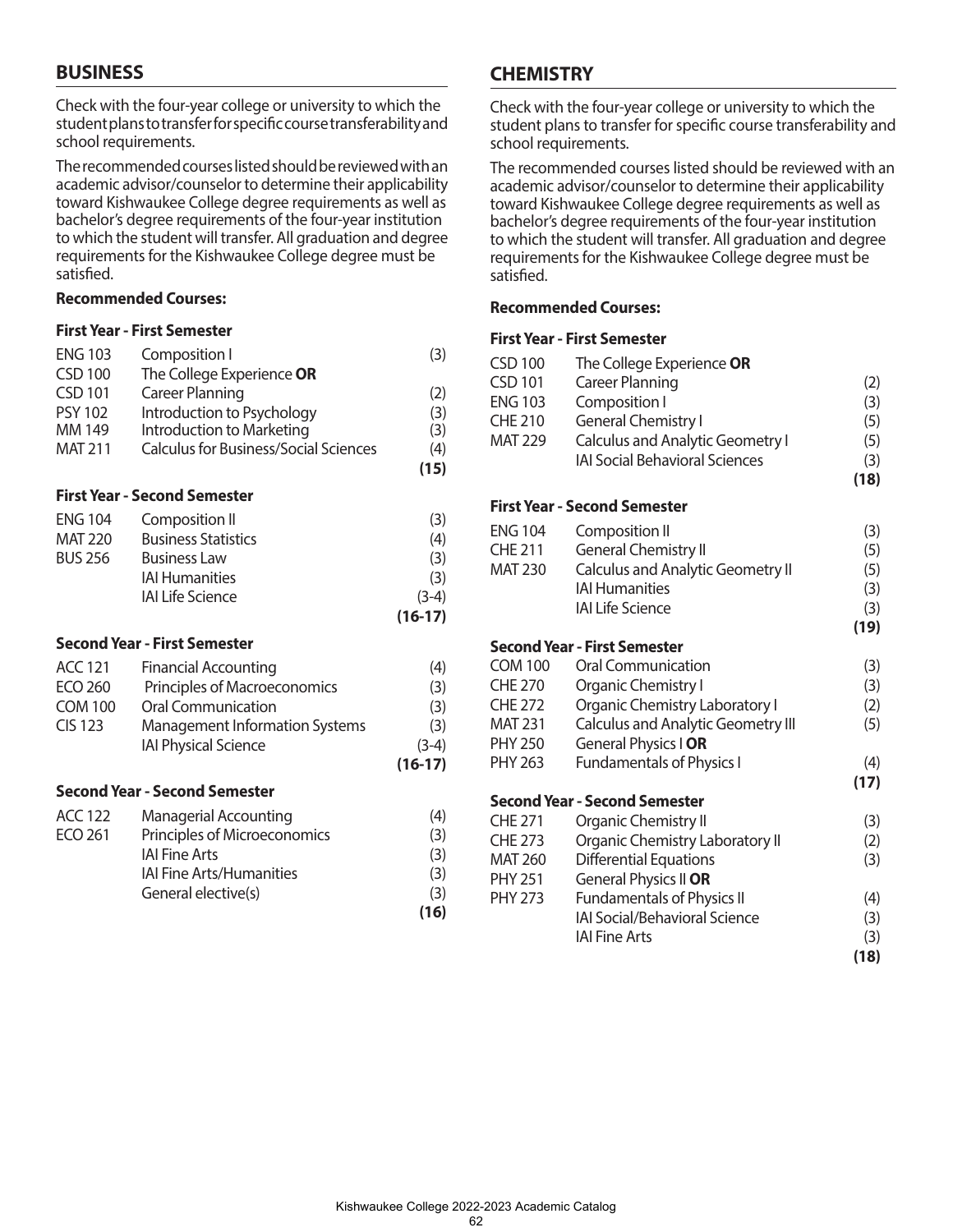# **COMPUTER SCIENCE**

Check with the four-year college or university to which the student plans to transfer for specific course transferability and school requirements.

The recommended courses listed should be reviewed with an academic advisor/counselor to determine their applicability toward Kishwaukee College degree requirements as well as bachelor's degree requirements of the four-year institution to which the student will transfer. All graduation and degree requirements for the Kishwaukee College degree must be satisfied.

### **Recommended Courses:**

### **First Year - First Semester**

| <b>CIS 150</b> | C++ Programming I                            | (3)       |
|----------------|----------------------------------------------|-----------|
| <b>CSD 100</b> | The College Experience OR                    |           |
| <b>CSD 101</b> | <b>Career Planning</b>                       | (2)       |
| <b>ECO 260</b> | Principles of Macroeconomics                 | (3)       |
| <b>ENG 103</b> | Composition I                                | (3)       |
| <b>MAT 211</b> | Calculus for Business and Social Sciences OR |           |
| <b>MAT 229</b> | <b>Calculus and Analytic Geometry I</b>      | $(3-4)$   |
|                |                                              | $(15-16)$ |

#### **Second Year - First Semester**

| <b>CIS 250</b> | C++ Programming II                       | (3)       |
|----------------|------------------------------------------|-----------|
| <b>ENG 104</b> | Composition II                           | (3)       |
| <b>MAT 230</b> | <b>Calculus and Analytic Geometry II</b> | (5)       |
| <b>ECO 261</b> | Principles of Microeconomics             | (3)       |
|                | <b>IAI Physical Science</b>              | $(3-4)$   |
|                |                                          | $(17-18)$ |
|                | <b>Second Year - First Semester</b>      |           |
| CIS 170        | Introduction to UNIX                     | (3)       |
| <b>COM 100</b> | Oral Communication                       | (3)       |
| <b>MAT 220</b> | <b>Business Statistics</b>               | (4)       |
|                | <b>IAI Fine Arts</b>                     | (3)       |
|                | <b>IAI Science</b>                       | (3)       |

**(16)**

#### **Second Year - Second Semester**

| <b>IAI Humanities</b>                | (3)       |
|--------------------------------------|-----------|
| <b>IAI Life Science</b>              | $(3-4)$   |
| <b>IAI Social/Behavioral Science</b> | (3)       |
| Elective(s)                          | $(7-9)$   |
|                                      | $(16-19)$ |

# **COMMUNICATION**

Check with the four-year college or university to which the student plans to transfer for specific course transferability and school requirements.

The recommended courses listed should be reviewed with an academic advisor/counselor to determine their applicability toward Kishwaukee College degree requirements as well as bachelor's degree requirements of the four-year institution to which the student will transfer. All graduation and degree requirements for the Kishwaukee College degree must be satisfied.

## **Recommended Courses:**

| <b>CSD 100</b><br><b>CSD 101</b><br><b>ENG 103</b> | The College Experience OR<br><b>Career Planning</b><br>Composition I<br>Foreign Language<br><b>IAI Humanities</b><br><b>IAI Social/Behavioral Science</b><br>Elective(s) | (2)<br>(3)<br>(3)<br>(3)<br>(3)<br>(3)<br>(17)     |
|----------------------------------------------------|--------------------------------------------------------------------------------------------------------------------------------------------------------------------------|----------------------------------------------------|
|                                                    | <b>First Year - Second Semester</b>                                                                                                                                      |                                                    |
| <b>ENG 104</b>                                     | Composition II<br>Foreign Language<br><b>IAI Social/Behavioral Science</b><br><b>IAI Mathematics</b><br><b>IAI Life Science</b>                                          | (3)<br>(3)<br>(3)<br>(3)<br>$(3-4)$                |
|                                                    |                                                                                                                                                                          | $(15-16)$                                          |
|                                                    | <b>Second Year - First Semester</b>                                                                                                                                      |                                                    |
| <b>COM 100</b>                                     | Oral Communication<br>Foreign Language<br><b>IAI Social/Behavioral Science</b><br><b>IAI Physical Science</b><br><b>IAI Fine Arts</b>                                    | (3)<br>(3)<br>(3)<br>$(3-4)$<br>(3)<br>$(15-16)$   |
|                                                    | <b>Second Year - Second Semester</b>                                                                                                                                     |                                                    |
| <b>COM 203</b>                                     | Interpersonal Communication<br>Foreign Language<br><b>IAI Fine Arts/Humanities</b><br><b>IAI P hysical Science</b><br>Elective(s)                                        | (3)<br>(3)<br>(3)<br>$(3-4)$<br>(7-9)<br>$(16-19)$ |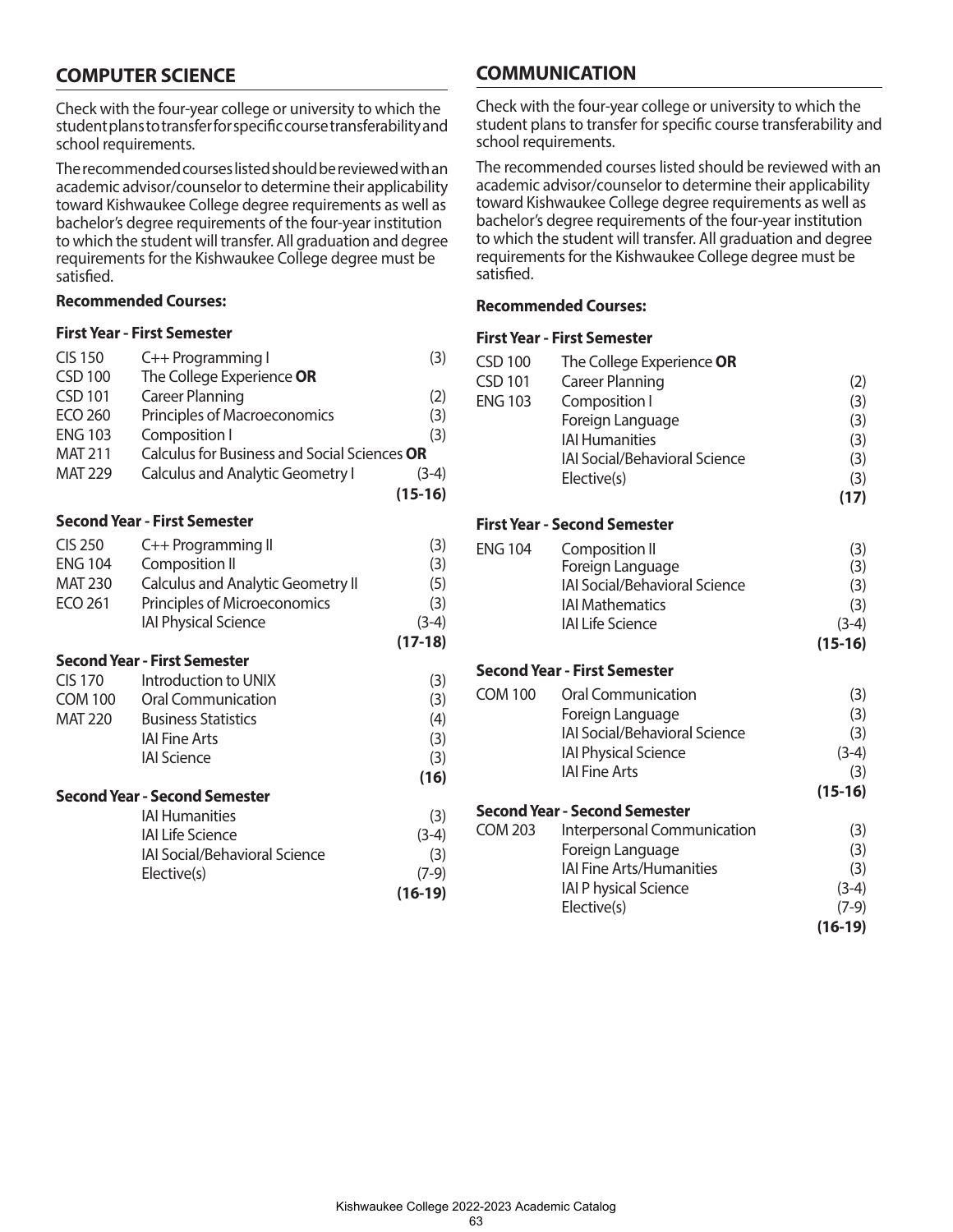# **CRIMINAL JUSTICE/CRIMINOLOGY**

Check with the four-year college or university to which the student plans to transfer for specific course transferability and school requirements.

The recommended courses listed should be reviewed with an academic advisor/counselor to determine their applicability toward Kishwaukee College degree requirements as well as bachelor's degree requirements of the four-year institution to which the student will transfer. All graduation and degree requirements for the Kishwaukee College degree must be satisfied.

# **Recommended Courses:**

| <b>CSD 100</b> | The College Experience OR                                     |           |
|----------------|---------------------------------------------------------------|-----------|
| <b>CSD 101</b> | <b>Career Planning</b>                                        | (2)       |
| <b>ENG 103</b> | Composition I                                                 | (3)       |
| <b>MAT 208</b> | <b>Introductory Statistics</b>                                | (4)       |
| <b>CRJ 101</b> | Introduction to Criminal Justice                              | (3)       |
| <b>SOC 170</b> | Introduction to Sociology                                     | (3)       |
|                |                                                               | (15)      |
|                | <b>First Year - Second Semester</b>                           |           |
| <b>ENG 104</b> | Composition II                                                | (3)       |
| <b>MAT 210</b> | <b>Finite Mathematics</b>                                     | (3)       |
| <b>CRJ 209</b> | Juvenile Delinquency/Juvenile Justice                         | (3)       |
| <b>PLS 140</b> | <b>Introduction to American Government</b><br>and Politics OR |           |
| <b>PLS 240</b> | <b>State and Local Government</b>                             | (3)       |
|                | <b>IAI Humanities</b>                                         | (3)       |
|                | <b>IAI Life Sciences</b>                                      | $(3-4)$   |
|                |                                                               | $(18-19)$ |
|                | <b>Second Year - First Semester</b>                           |           |
| <b>COM 100</b> | Oral Communication                                            | (3)       |
| <b>CRJ 211</b> | Introduction to Corrections                                   | (3)       |
| <b>PSY 102</b> | Introduction to Psychology                                    | (3)       |
| <b>SOC 283</b> | Social Problems                                               | (3)       |
|                | <b>IAI Physical Science</b>                                   | $(3-4)$   |
|                |                                                               | $(15-16)$ |
|                | <b>Second Year - Second Semester</b>                          |           |
| <b>SOC 288</b> | Criminology                                                   | (3)       |
|                | <b>IAI Science</b>                                            | (3)       |
|                | <b>IAI Fine Arts</b>                                          | (3)       |
|                | Elective(s)                                                   | (6)       |
|                |                                                               | (15)      |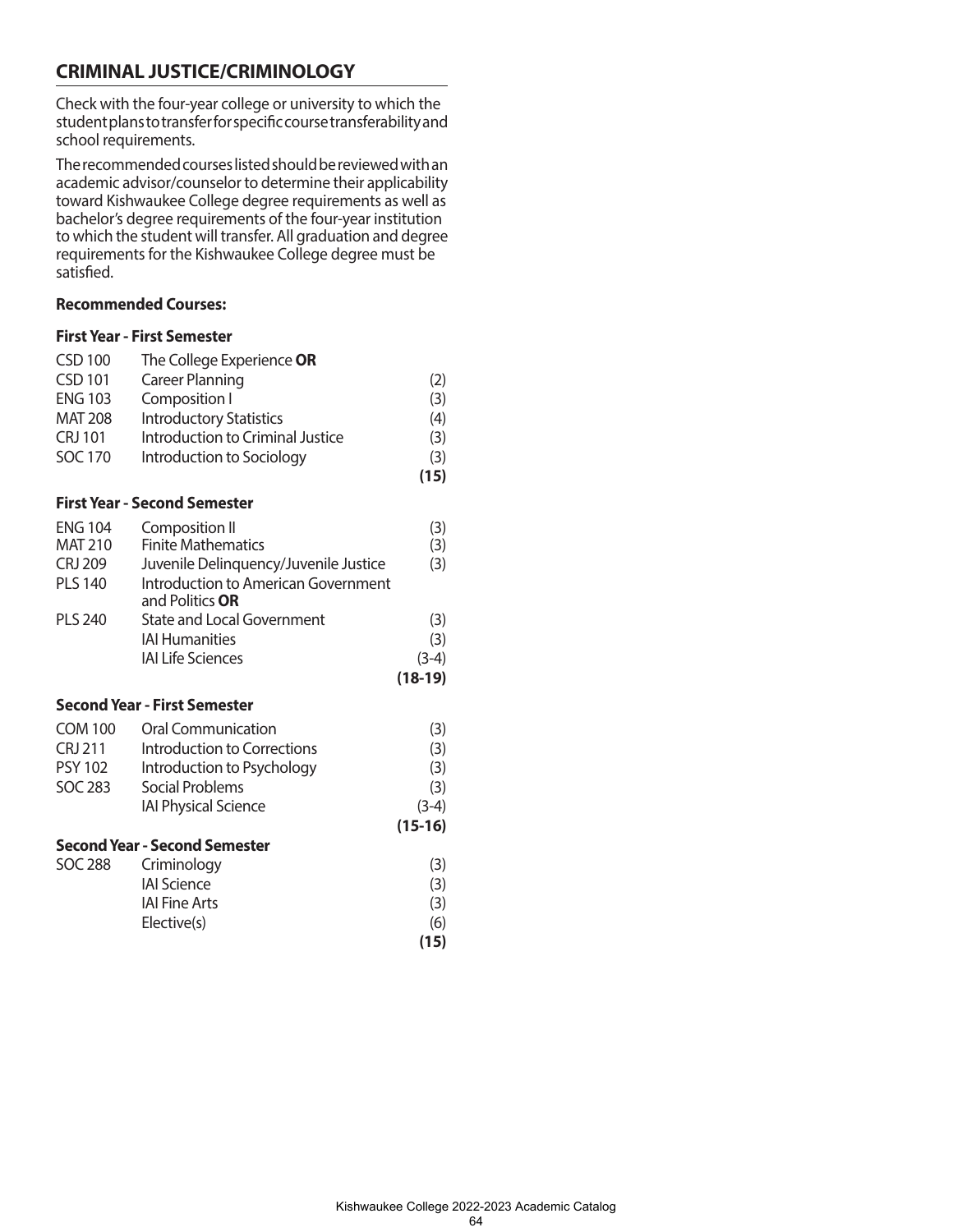# **ELEMENTARY EDUCATION**

Check with the four-year college or university to which the student plans to transfer for specific course transferability and school requirements.

The recommended courses listed should be reviewed with an academic advisor/counselor to determine their applicability toward Kishwaukee College degree requirements as well as bachelor's degree requirements of the four-year institution to which the student will transfer. All graduation and degree requirements for the Kishwaukee College degree must be satisfied.

### **Recommended Courses:**

#### **First Year - First Semester**

| <b>CSD 100</b> | The College Experience OR        |           |
|----------------|----------------------------------|-----------|
| <b>CSD 101</b> | <b>Career Planning</b>           | (2)       |
| <b>ENG 103</b> | Composition I                    | (3)       |
| <b>EDU 201</b> | Introduction to Education        | (3)       |
| <b>HIS 220</b> | United States History to 1877 OR |           |
| <b>HIS 222</b> | United State History Since 1877  | (3)       |
|                | <b>IAI LIfe Science</b>          | $(3-4)$   |
|                | <b>IAI Fine Arts</b>             | (3)       |
|                |                                  | $(17-18)$ |

## **First Year - Second Semester**

| <b>ENG 104</b> | Composition II                                            | (3)        |
|----------------|-----------------------------------------------------------|------------|
| <b>EDU 107</b> | Introduction to Special Education                         | (3)        |
| <b>MAT 150</b> | College Algebra                                           | (4)        |
| <b>PHS 120</b> | Introduction to Physical Geology OR                       |            |
| <b>PHS 130</b> | Introduction to Astronomy                                 | (3)        |
| <b>PSY 102</b> | Introduction to Psychology                                | (3)        |
|                |                                                           | (16)       |
|                | <b>Second Year - First Semester</b>                       |            |
| <b>COM 100</b> | Oral Communication                                        | (3)        |
| PE 250         | Physical Education for Children                           | (3)        |
| <b>MAT 201</b> | Mathematics for elementary Teachers I                     | (3)        |
| <b>PSY 210</b> | <b>Educational Psychology</b>                             | (3)        |
|                | <b>IAI Physical Science</b>                               | $(3-4)$    |
|                |                                                           | $(15-16)$  |
|                | <b>Second Year - Second Semester</b>                      |            |
|                | $F \cap H \cap \cap F$ . The set of the set of $F \cap H$ | $\sqrt{2}$ |

| <b>EDU 285</b> | Intro to Technology in EDU              | (3)  |
|----------------|-----------------------------------------|------|
| <b>ART 283</b> | Art in Elementary School                | (3)  |
| <b>MAT 202</b> | Mathematics for elementary Teachers II  | (3)  |
| <b>PLS 140</b> | Introduction to American Government and |      |
|                | <b>Politics</b>                         | (3)  |
| GEO 202        | Human Geography                         | (3)  |
|                | IAI Fine Arts OR                        |      |
|                | <b>IAI Humanities</b>                   | (3)  |
|                |                                         | (18) |

Students interested in focusing on licensure in Early Chlidhood - Birth to Grade 2 may also consider Early Childhood courses:

| <b>ECE 110</b> | Foundations of Early Childhood Educationtion (3) |     |
|----------------|--------------------------------------------------|-----|
| <b>ECE 111</b> | The Developing Chilc                             | (3) |
| <b>ECE 112</b> | <b>Guiding Young Children</b>                    | (3) |
| <b>ECE 161</b> | <b>Family and Community Relationships</b>        | (3) |
| FCF 222        | Child Nutrition and Health                       | (3) |
| <b>ECE 225</b> | <b>Techniques and Curriculum Planning</b>        | (4) |

# **SECONDARY EDUCATION**

Students intending to teach a subject at the secondary level should have the same course work as if they were majoring in that subject.

# **SPECIAL EDUCATION**

Some of the courses recommended for elementary education majors should be completed by special education majors, depending on the specific type of teacher certification to be pursued and the college to be attended after Kishwaukee College. Students interested in special education emphases should meet with a counselor or advisor to assist in the selection of recommended course work.

# **TEACHER AIDE CERTIFICATION**

Kishwaukee College does not offer a teacher aide program. Students pursuing teacher aide certification are encouraged to meet with a counselor or advisor. Please go to the website of the Regional Office of Education (ROE) for your county for further information on teacher's aide programs.

# **EARLY CHILDHOOD CAREERS**

Kishwaukee College also offers course work and credentials in Early Childhood Education (ECE), for those students pursuing careers in early childhood care and education. Students interested in working as daycare providers or as assistant preschool teachers should complete the Gateways Level 2 or Level 3 certification. Students seeking to become lead preschool teachers or directors of preschool or daycare centers will want to complete the Gateways Level 3 certification and an AA or AS degree.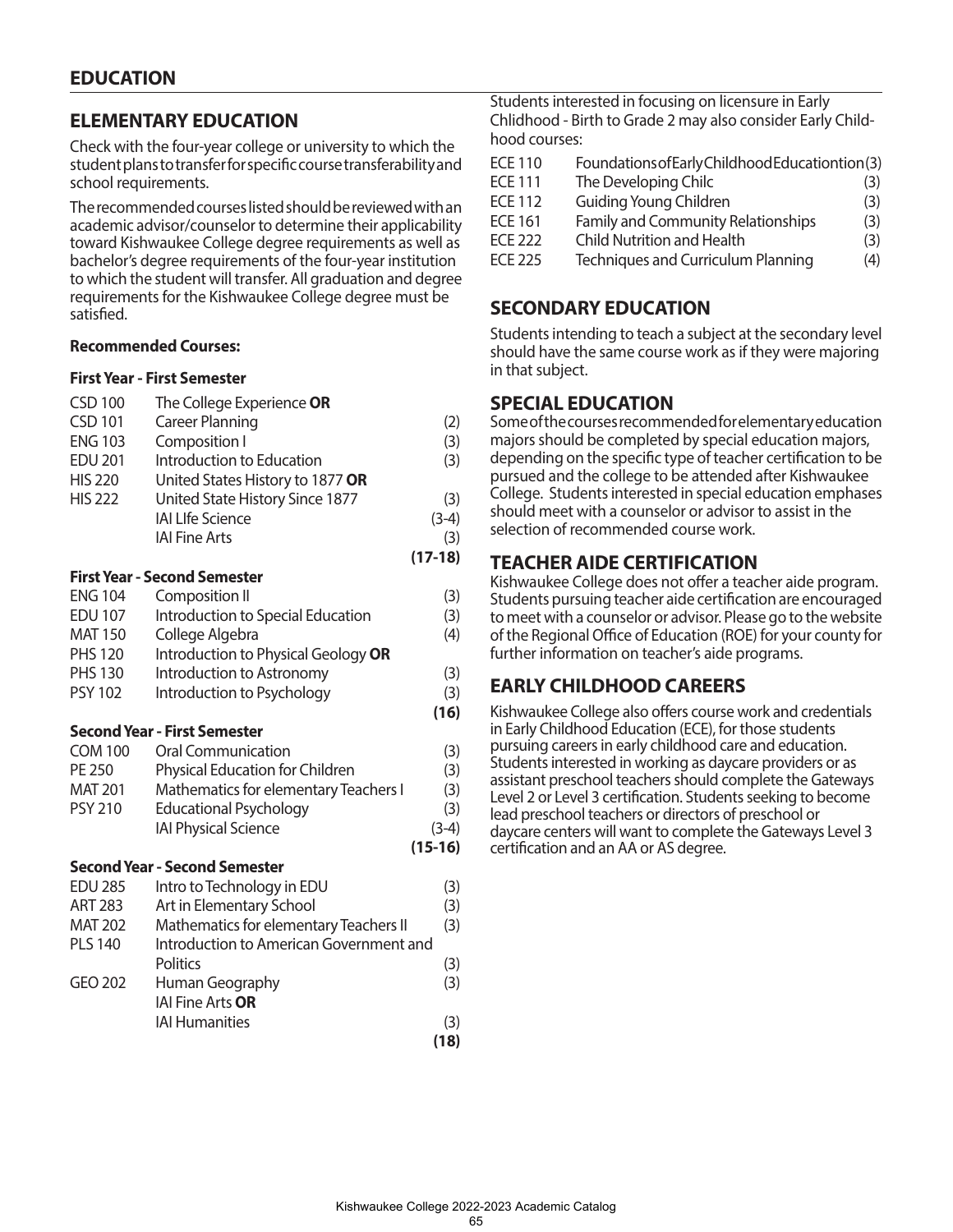# **ENGINEERING**

Check with the four-year college or university to which the student plans to transfer for specific course transferability and school requirements.

The recommended courses listed should be reviewed with an academic advisor/counselor to determine their applicability toward Kishwaukee College degree requirements as well as bachelor's degree requirements of the four-year institution to which the student will transfer. All graduation and degree requirements for the Kishwaukee College degree must be satisfied.

## **Recommended Courses:**

## **First Year - First Semester**

| <b>EGR 101</b> | Introduction to Engineering               | (1)  |
|----------------|-------------------------------------------|------|
| <b>ENG 103</b> | Composition I                             | (3)  |
| <b>MAT 229</b> | Calculus and Analytic Geometry I          | (5)  |
| PHY 263        | <b>Fundamentals of Physics I</b>          | (4)  |
|                | <b>IAI Social/Behavioral Science</b>      | (3)  |
|                |                                           | (16) |
|                | <b>First Year - Second Semester</b>       |      |
| <b>MAT 230</b> | <b>Calculus and Analytic Geometry II</b>  | (5)  |
| <b>PHY 273</b> | <b>Fundamentals of Physics II</b>         | (4)  |
| <b>CHE 210</b> | <b>General Chemistry I</b>                | (5)  |
|                | <b>IAI Humanities</b>                     | (3)  |
|                |                                           | (17) |
|                | <b>Second Year - First Semester</b>       |      |
| <b>MAT 231</b> | <b>Calculus and Analytic Geometry III</b> | (5)  |
| <b>EGR 270</b> | <b>Statics</b>                            | (3)  |
| <b>CIS 150</b> | C++ Programming I                         | (3)  |
| ECO 261        | Principles of Microeconomics              | (3)  |
| <b>ENG 104</b> | Composition II OR                         |      |
| <b>COM 100</b> | Oral Communication                        | (3)  |
|                |                                           | (17) |
|                | <b>Second Year - Second Semester</b>      |      |
| <b>MAT 260</b> | <b>Differential Equations</b>             | (3)  |
| <b>EGR 272</b> | <b>Dynamics</b>                           | (3)  |
| <b>EGR 250</b> | Thermodynamics                            | (3)  |
| <b>EGR 280</b> | <b>Mechanics of Material</b>              | (3)  |
|                | <b>IAI Fine Arts</b>                      | (3)  |
|                |                                           | (15) |
|                |                                           |      |

# **ENGLISH**

Check with the four-year college or university to which the student plans to transfer for specific course transferability and school requirements.

The recommended courses listed should be reviewed with an academic advisor/counselor to determine their applicability toward Kishwaukee College degree requirements as well as bachelor's degree requirements of the four-year institution to which the student will transfer. All graduation and degree requirements for the Kishwaukee College degree must be satisfied.

#### **Recommended Courses:**

| <b>CSD 100</b> | The College Experience OR            |           |
|----------------|--------------------------------------|-----------|
| <b>CSD 101</b> | <b>Career Planning</b>               | (2)       |
| <b>ENG 103</b> | Composition I                        | (3)       |
|                | Foreign Language                     | (3)       |
|                | <b>IAI Mathematics</b>               | $(3-4)$   |
|                | <b>IAI Social/Behavioral Science</b> | (3)       |
|                | Elective(s)                          | (3)       |
|                |                                      | $(17-18)$ |
|                | <b>First Year - Second Semester</b>  |           |
| <b>ENG 104</b> | Composition II                       | (3)       |
|                | Foreign Language                     | (3)       |
|                | IAI Social/Behavioral Science        | (3)       |
|                | English elective(s)                  | (3)       |
|                | <b>IAI Life Science</b>              | $(3-4)$   |
|                |                                      | $(15-16)$ |
|                | <b>Second Year - First Semester</b>  |           |
| <b>COM 100</b> | Oral Communication                   | (3)       |
|                | Foreign Language                     | (3)       |
|                | <b>IAI Social/Behavioral Science</b> | (3)       |
|                | <b>IAI Physical Science</b>          | (3)       |
|                | English elective(s)                  | (3)       |
|                |                                      | (15)      |
|                | <b>Second Year - Second Semester</b> |           |
|                | <b>IAI Fine Arts</b>                 | (3)       |
|                | Foreign Language                     | (3)       |
|                | English elective(s)                  | (6)       |
|                | Elective(s)                          | (6)       |
|                |                                      | (18)      |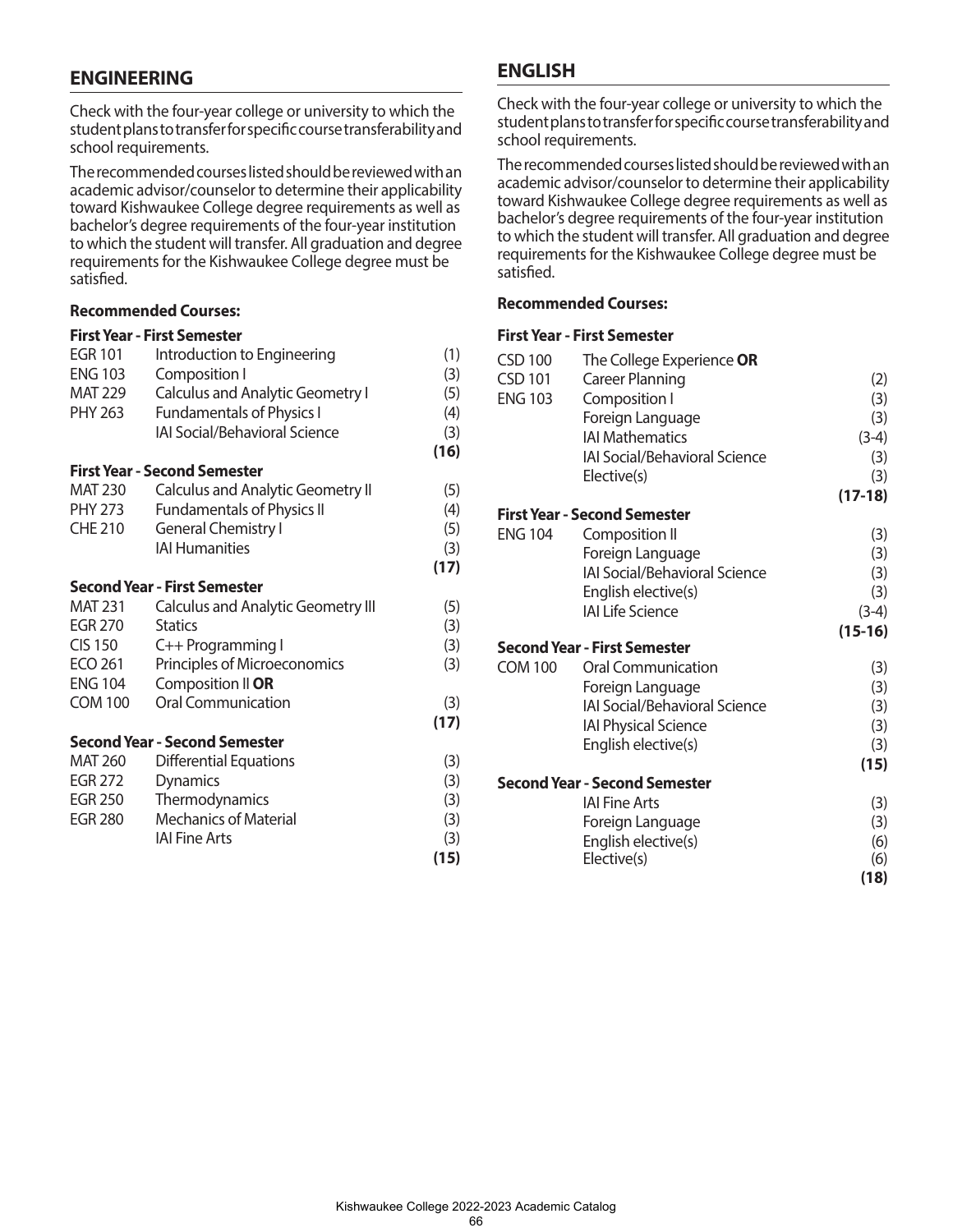# **GEOGRAPHY**

Check with the four-year college or university to which the student plans to transfer for specific course transferability and school requirements.

The recommended courses listed should be reviewed with an academic advisor/counselor to determine their applicability toward Kishwaukee College degree requirements as well as bachelor's degree requirements of the four-year institution to which the student will transfer. All graduation and degree requirements for the Kishwaukee College degree must be satisfied.

## **Recommended Courses:**

## **First Year - First Semester**

|                | The College Experience OR                                |             |
|----------------|----------------------------------------------------------|-------------|
| <b>CSD 101</b> | Career Planning                                          | (2)         |
| <b>ENG 103</b> | Composition I                                            | (3)         |
| <b>MAT 150</b> | College Algebra                                          | (4)         |
|                | IAI Social/Behavioral Science                            | (3)         |
|                | Elective(s)                                              | (3)         |
|                |                                                          | (15)        |
|                | <b>First Year - Second Semester</b>                      |             |
|                |                                                          |             |
| <b>ENG 104</b> | Composition II                                           | (3)         |
| MAT 210        | <b>Finite Mathematics OR</b>                             |             |
| <b>MAT 211</b> | Calculus for Business & Social Science                   | $(3-4)$     |
|                | <b>IAI Fine Arts</b>                                     | (3)         |
|                | <b>IAI Life Sciences</b>                                 | $(3-4)$     |
|                | Elective(s)                                              | (3)         |
|                |                                                          | $(12-14)$   |
|                | <b>Second Year - First Semester</b>                      |             |
|                |                                                          |             |
| <b>COM 100</b> | <b>Oral Communication</b>                                | (3)         |
| GEO 202        |                                                          |             |
|                | <b>World Regional Geography</b><br><b>IAI Humanities</b> | (3)         |
|                |                                                          | (3)         |
|                | <b>IAI Physical Science</b>                              | $(3-4)$     |
|                | Elective(s)                                              | $(5-6)$     |
|                |                                                          | $(17-19)$   |
|                | <b>Second Year - Second Semester</b>                     |             |
|                | IAI Science (General)                                    | (3)         |
|                | <b>IAI Scoial/Behavioral Science</b>                     | (3)         |
|                | Elective(s)                                              | (9)<br>(15) |

## **HEALTH**

Check with the four-year college or university to which the student plans to transfer for specific course transferability and school requirements.

The recommended courses listed should be reviewed with an academic advisor/counselor to determine their applicability toward Kishwaukee College degree requirements as well as bachelor's degree requirements of the four-year institution to which the student will transfer. All graduation and degree requirements for the Kishwaukee College degree must be satisfied.

#### **Recommended Courses:**

| <b>CSD 100</b> | The College Experience OR              |           |
|----------------|----------------------------------------|-----------|
| <b>CSD 101</b> | <b>Career Planning</b>                 | (2)       |
| <b>ENG 103</b> | Composition I                          | (3)       |
| <b>BIO 103</b> | General Biology                        | (3)       |
| <b>BIO 105</b> | <b>General Biology Laboratory</b>      | (1)       |
| <b>MAT 208</b> | <b>Introductory Statistics</b>         | (3)       |
| <b>PSY 102</b> | Introduction to Psychology             | (3)       |
|                |                                        | (16)      |
|                | <b>First Year - Second Semester</b>    |           |
| <b>ENG 104</b> | Composition II                         | (3)       |
| <b>MAT 210</b> | <b>Finite Mathematics OR</b>           |           |
| <b>MAT 211</b> | Calculus for Business & Social Science | $(3-4)$   |
| <b>CHE 110</b> | <b>Basic Chemistry</b>                 | (3)       |
| <b>CHE 111</b> | <b>Basic Chemistry Lab</b>             | (1)       |
|                | <b>IAI Humanities</b>                  | (3)       |
|                |                                        | $(13-14)$ |
|                | Second Year - First Semester           |           |
| <b>COM 100</b> | <b>Oral Communication</b>              | (3)       |
| <b>HLT 201</b> | <b>Human Nutrition</b>                 | (3)       |
| <b>BIO 213</b> | Introductory Microbiology              | (4)       |
| <b>HIT 216</b> | Medical Terminology I                  | (3)       |
|                | Elective(s)                            | (3)       |
|                |                                        | (16)      |
|                | <b>Second Year - Second Semester</b>   |           |
|                | <b>IAI Fine Arts</b>                   | (3)       |
|                | <b>IAI Social/Behavorial Science</b>   | (3)       |
|                | Elective(s)                            | (9)       |
|                |                                        | (15)      |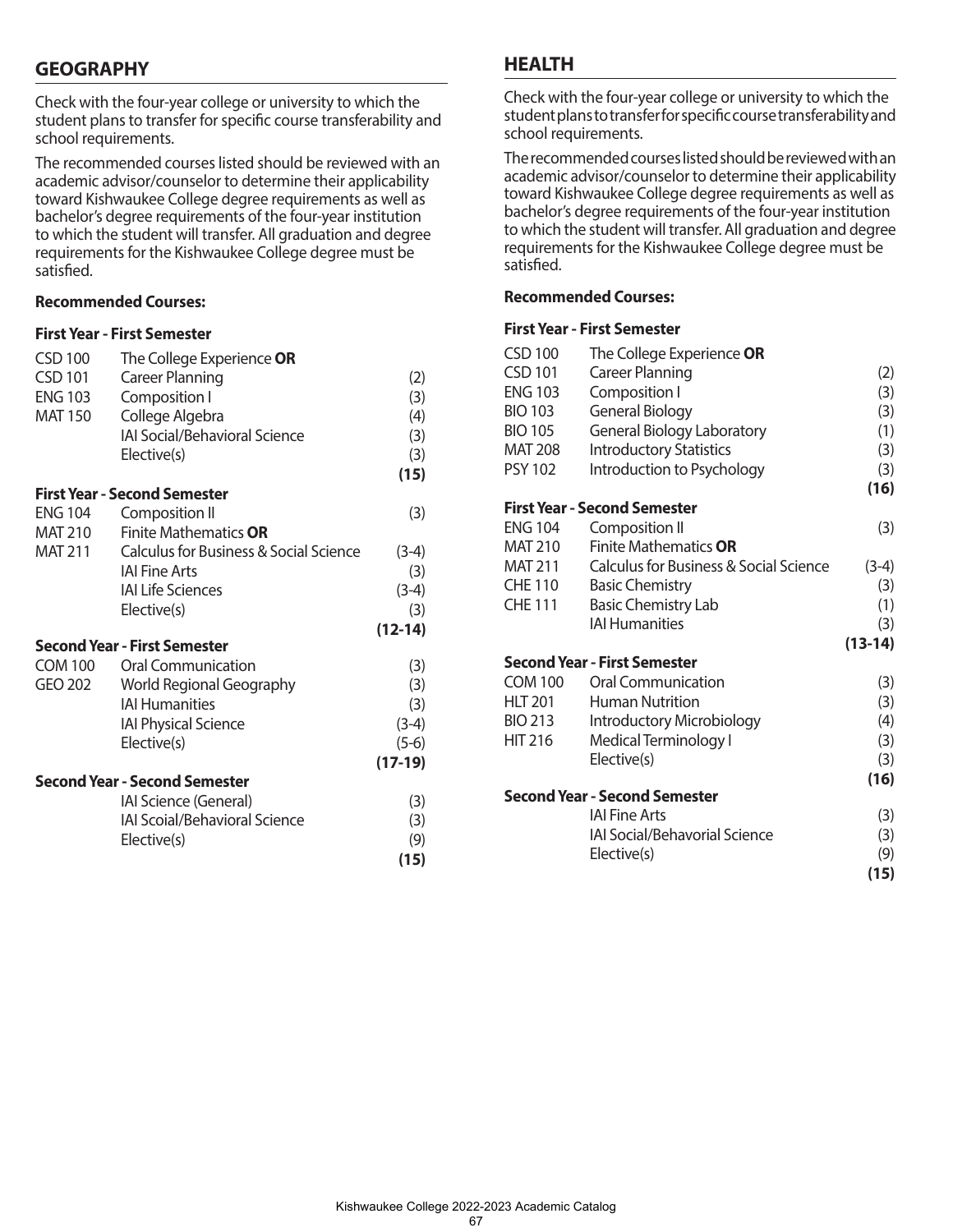# **HISTORY**

Check with the four-year college or university to which the student plans to transfer for specific course transferability and school requirements.

The recommended courses listed should be reviewed with an academic advisor/counselor to determine their applicability toward Kishwaukee College degree requirements as well as bachelor's degree requirements of the four-year institution to which the student will transfer. All graduation and degree requirements for the Kishwaukee College degree must be satisfied.

## **Recommended Courses:**

## **First Year - First Semester**

| <b>CSD 101</b><br><b>Career Planning</b><br>Composition I<br><b>ENG 103</b><br><b>Western Civilizations to 1715</b><br><b>HIS 144</b><br>Foreign Language<br>IAI Social/Behavioral Science<br>Elective(s)<br><b>First Year - Second Semester</b><br><b>ENG 104</b><br>Composition II<br><b>HIS 145</b><br><b>Western Civilization Since 1715</b><br>Foreign Language<br><b>IAI Social/Behavioral Science</b><br><b>IAI Mathematics</b><br><b>Second Year - First Semester</b><br>COM 100<br><b>Oral Communication</b><br><b>HIS 220</b><br>United States History to 1877<br>Foreign Language<br>IAI Social/Behavioral Science<br><b>IAI Life Science</b><br><b>Second Year - Second Semester</b><br><b>HIS 222</b><br>United States History Since 1877<br>Foreign Language<br><b>IAI Fine Arts</b><br><b>IAI Physical Science</b><br>Elective(s) | <b>CSD 100</b> | The College Experience OR |           |
|--------------------------------------------------------------------------------------------------------------------------------------------------------------------------------------------------------------------------------------------------------------------------------------------------------------------------------------------------------------------------------------------------------------------------------------------------------------------------------------------------------------------------------------------------------------------------------------------------------------------------------------------------------------------------------------------------------------------------------------------------------------------------------------------------------------------------------------------------|----------------|---------------------------|-----------|
|                                                                                                                                                                                                                                                                                                                                                                                                                                                                                                                                                                                                                                                                                                                                                                                                                                                  |                |                           | (2)       |
|                                                                                                                                                                                                                                                                                                                                                                                                                                                                                                                                                                                                                                                                                                                                                                                                                                                  |                |                           | (3)       |
|                                                                                                                                                                                                                                                                                                                                                                                                                                                                                                                                                                                                                                                                                                                                                                                                                                                  |                |                           | (3)       |
|                                                                                                                                                                                                                                                                                                                                                                                                                                                                                                                                                                                                                                                                                                                                                                                                                                                  |                |                           | (3)       |
|                                                                                                                                                                                                                                                                                                                                                                                                                                                                                                                                                                                                                                                                                                                                                                                                                                                  |                |                           | (3)       |
|                                                                                                                                                                                                                                                                                                                                                                                                                                                                                                                                                                                                                                                                                                                                                                                                                                                  |                |                           | (3)       |
|                                                                                                                                                                                                                                                                                                                                                                                                                                                                                                                                                                                                                                                                                                                                                                                                                                                  |                |                           | (17)      |
|                                                                                                                                                                                                                                                                                                                                                                                                                                                                                                                                                                                                                                                                                                                                                                                                                                                  |                |                           |           |
|                                                                                                                                                                                                                                                                                                                                                                                                                                                                                                                                                                                                                                                                                                                                                                                                                                                  |                |                           | (3)       |
|                                                                                                                                                                                                                                                                                                                                                                                                                                                                                                                                                                                                                                                                                                                                                                                                                                                  |                |                           | (3)       |
|                                                                                                                                                                                                                                                                                                                                                                                                                                                                                                                                                                                                                                                                                                                                                                                                                                                  |                |                           | (3)       |
|                                                                                                                                                                                                                                                                                                                                                                                                                                                                                                                                                                                                                                                                                                                                                                                                                                                  |                |                           | (3)       |
|                                                                                                                                                                                                                                                                                                                                                                                                                                                                                                                                                                                                                                                                                                                                                                                                                                                  |                |                           | (3)       |
|                                                                                                                                                                                                                                                                                                                                                                                                                                                                                                                                                                                                                                                                                                                                                                                                                                                  |                |                           | (15)      |
|                                                                                                                                                                                                                                                                                                                                                                                                                                                                                                                                                                                                                                                                                                                                                                                                                                                  |                |                           |           |
|                                                                                                                                                                                                                                                                                                                                                                                                                                                                                                                                                                                                                                                                                                                                                                                                                                                  |                |                           | (3)       |
|                                                                                                                                                                                                                                                                                                                                                                                                                                                                                                                                                                                                                                                                                                                                                                                                                                                  |                |                           | (3)       |
|                                                                                                                                                                                                                                                                                                                                                                                                                                                                                                                                                                                                                                                                                                                                                                                                                                                  |                |                           | (3)       |
|                                                                                                                                                                                                                                                                                                                                                                                                                                                                                                                                                                                                                                                                                                                                                                                                                                                  |                |                           | (3)       |
|                                                                                                                                                                                                                                                                                                                                                                                                                                                                                                                                                                                                                                                                                                                                                                                                                                                  |                |                           | $(3-4)$   |
|                                                                                                                                                                                                                                                                                                                                                                                                                                                                                                                                                                                                                                                                                                                                                                                                                                                  |                |                           | $(15-16)$ |
|                                                                                                                                                                                                                                                                                                                                                                                                                                                                                                                                                                                                                                                                                                                                                                                                                                                  |                |                           |           |
|                                                                                                                                                                                                                                                                                                                                                                                                                                                                                                                                                                                                                                                                                                                                                                                                                                                  |                |                           | (3)       |
|                                                                                                                                                                                                                                                                                                                                                                                                                                                                                                                                                                                                                                                                                                                                                                                                                                                  |                |                           | (3)       |
|                                                                                                                                                                                                                                                                                                                                                                                                                                                                                                                                                                                                                                                                                                                                                                                                                                                  |                |                           | (3)       |
|                                                                                                                                                                                                                                                                                                                                                                                                                                                                                                                                                                                                                                                                                                                                                                                                                                                  |                |                           | $(3-4)$   |
|                                                                                                                                                                                                                                                                                                                                                                                                                                                                                                                                                                                                                                                                                                                                                                                                                                                  |                |                           | $(4-6)$   |
|                                                                                                                                                                                                                                                                                                                                                                                                                                                                                                                                                                                                                                                                                                                                                                                                                                                  |                |                           | (16-19)   |

# **INDUSTRIAL TECHNOLOGY**

Check with the four-year college or university to which the student plans to transfer for specific course transferability and school requirements.

The recommended courses listed should be reviewed with an academic advisor/counselor to determine their applicability toward Kishwaukee College degree requirements as well as bachelor's degree requirements of the four-year institution to which the student will transfer. All graduation and degree requirements for the Kishwaukee College degree must be satisfied.

### **Recommended Courses:**

| <b>CSD 100</b>                   | The College Experience OR                                                 |           |
|----------------------------------|---------------------------------------------------------------------------|-----------|
| <b>CSD 101</b>                   | <b>Career Planning</b>                                                    | (2)       |
| <b>ENG 103</b>                   | Composition I                                                             | (3)       |
| <b>CAD 151</b>                   | Fundamentals of CAD/AutoCAD                                               | (3)       |
| <b>CHE 110</b>                   | <b>Basic Chemistry AND</b>                                                |           |
| <b>CHE 111</b>                   | Basic Chemistry Laboratory OR                                             |           |
| <b>CHE 210</b>                   | <b>General Chemistry I</b>                                                | $(4-5)$   |
| <b>MAT 155</b>                   | <b>Trigonometry</b>                                                       | (3)       |
|                                  |                                                                           | $(15-16)$ |
|                                  | <b>First Year - Second Semester</b>                                       |           |
| <b>CIS 101</b>                   | Introduction to Computers                                                 | (3)       |
| <b>ENG 104</b>                   | Composition II                                                            | (3)       |
| <b>MAT 210</b>                   | <b>Finite Mathematics</b>                                                 | (3)       |
| MT 215                           | <b>Manufacturing Processes I</b>                                          | (2)       |
|                                  | IAI Social/Behavioral Science                                             | (3)       |
|                                  | <b>IAI Fine Arts</b>                                                      | (3)       |
|                                  |                                                                           | (17)      |
|                                  | <b>Second Year - First Semester</b>                                       |           |
| <b>COM 100</b>                   | Oral Communication                                                        | (3)       |
| <b>PHY 250</b>                   | General Physics I OR                                                      |           |
|                                  | <b>PHY 150</b><br>Introductory Physics AND                                |           |
| <b>PHY 151</b>                   | Introductory Physics Laboratory                                           | (4)       |
| <b>MAT 229</b>                   | <b>Calculus and Analytic Geometry I</b>                                   | (5)       |
| MT 216                           | <b>Fabrication Practices</b>                                              | (2)       |
|                                  | <b>IAI Humanities</b>                                                     | (3)       |
|                                  |                                                                           | (17)      |
|                                  | <b>Second Year - Second Semester</b>                                      |           |
| <b>CIS 150</b><br><b>PHY 263</b> | C++ Programming I                                                         | (3)       |
|                                  | <b>Fundamentals of Physics</b>                                            | (4)       |
| <b>MAT 230</b><br>MT 261         | <b>Calculus and Analytic Geometry II</b>                                  | (5)       |
|                                  | <b>Manufacturing Processes II</b><br><b>IAI Social/Behavioral Science</b> | (4)       |
|                                  |                                                                           | (3)       |
|                                  |                                                                           | (19)      |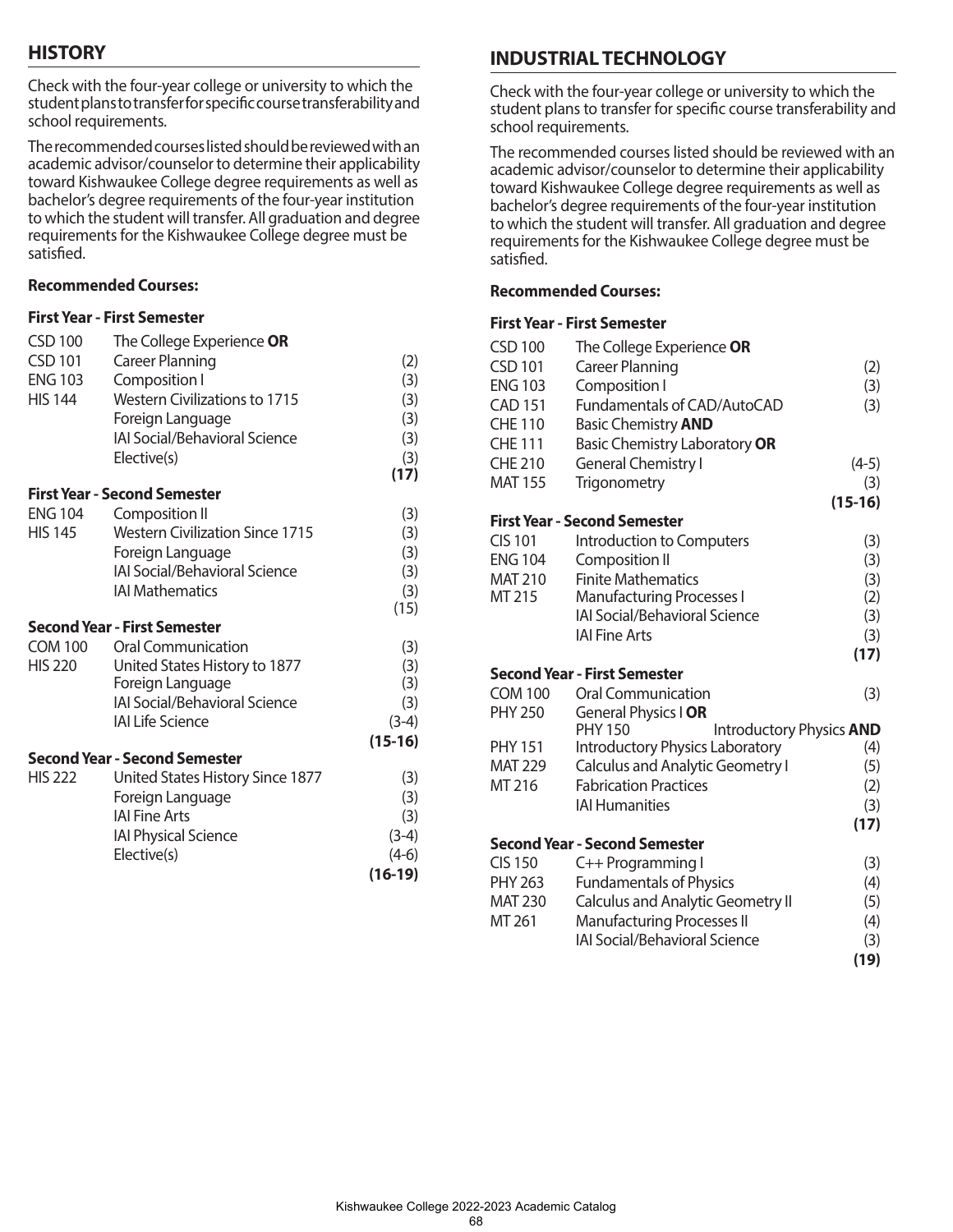# **MATHEMATICS**

Check with the four-year college or university to which the student plans to transfer for specific course transferability and school requirements.

The recommended courses listed should be reviewed with an academic advisor/counselor to determine their applicability toward Kishwaukee College degree requirements as well as bachelor's degree requirements of the four-year institution to which the student will transfer. All graduation and degree requirements for the Kishwaukee College degree must be satisfied.

### **Recommended Courses:**

#### **First Year - First Semester**

| <b>CSD 100</b> | The College Experience OR                 |           |
|----------------|-------------------------------------------|-----------|
| <b>CSD 101</b> | <b>Career Planning</b>                    | (2)       |
| <b>ENG 103</b> | Composition I                             | (3)       |
| <b>MAT 229</b> | <b>Calculus and Analytic Geometry I</b>   | (5)       |
|                | <b>IAI LIfe Science</b>                   | $(3-4)$   |
|                | Elective(s)                               | (3)       |
|                |                                           | $(16-17)$ |
|                | <b>First Year - Second Semester</b>       |           |
| <b>ENG 104</b> | Composition II                            | (3)       |
| <b>MAT 230</b> | <b>Calculus and Analytic Geometry II</b>  | (5)       |
|                | <b>IAI Social Science</b>                 | (3)       |
|                | <b>IAI Physical Science</b>               | $(3-4)$   |
|                | Elective(s)                               | (3)       |
|                |                                           | $(17-18)$ |
|                | <b>Second Year - First Semester</b>       |           |
| <b>COM 100</b> | <b>Oral Communication</b>                 | (3)       |
| <b>MAT 231</b> | <b>Calculus and Analytic Geometry III</b> | (5)       |
|                | IAI Social/Behavioral Science             | (3)       |
|                | IAI Science (General)                     | (3)       |
|                | IAI Fine Arts                             | (3)       |
|                |                                           | (17)      |
|                | <b>Second Year - Second Semester</b>      |           |
| <b>CIS 150</b> | C++ Programming I                         | (3)       |
| <b>MAT 260</b> | <b>Differential Equations</b>             | (3)       |
|                | <b>IAI Humanities</b>                     | (3)       |
|                | Elective(s)                               | (6)       |
|                |                                           | (15)      |
|                |                                           |           |

# **MODERN LANGUAGE**

Check with the four-year college or university to which the student plans to transfer for specific course transferability and school requirements.

The recommended courses listed should be reviewed with an academic advisor/counselor to determine their applicability toward Kishwaukee College degree requirements as well as bachelor's degree requirements of the four-year institution to which the student will transfer. All graduation and degree requirements for the Kishwaukee College degree must be satisfied.

### **Recommended Courses:**

| <b>CSD 100</b> | The College Experience OR            |           |
|----------------|--------------------------------------|-----------|
| <b>CSD 101</b> | <b>Career Planning</b>               | (2)       |
| <b>ENG 103</b> | Composition I                        | (3)       |
|                | Foreign Language                     | (3)       |
|                | <b>IAI Mathematics</b>               | $(3-4)$   |
|                | <b>IAI Social/Behavioral Science</b> | (3)       |
|                |                                      | $(14-15)$ |
|                | <b>First Year - Second Semester</b>  |           |
| <b>ENG 104</b> | Composition II                       | (3)       |
|                | Foreign Language                     | (3)       |
|                | <b>IAI Life Science</b>              | $(3-4)$   |
|                | <b>IAI Humanities</b>                | (3)       |
|                | Elective(s)                          | (3)       |
|                |                                      | $(15-16)$ |
|                | <b>Second Year - First Semester</b>  |           |
| <b>COM 100</b> | <b>Oral Communication</b>            | (3)       |
|                | Foreign Language                     | (3)       |
|                | <b>IAI Physical Science</b>          | $(3-4)$   |
|                | <b>IAI Fine Arts</b>                 | (3)       |
|                | IAI Social/Behavioral Science        | (3)       |
|                | Elective(s)                          | (3)       |
|                |                                      | $(18-19)$ |
|                | <b>Second Year - Second Semester</b> |           |
|                | Foreign Language                     | (3)       |
|                | <b>IAI Humanities OR</b>             |           |
|                | <b>IAI Fine Arts</b>                 | (3)       |
|                | <b>IAI Social/Behavioral Science</b> | (3)       |
|                | Elective(s)                          | $(4-6)$   |
|                |                                      | $(16-18)$ |
|                |                                      |           |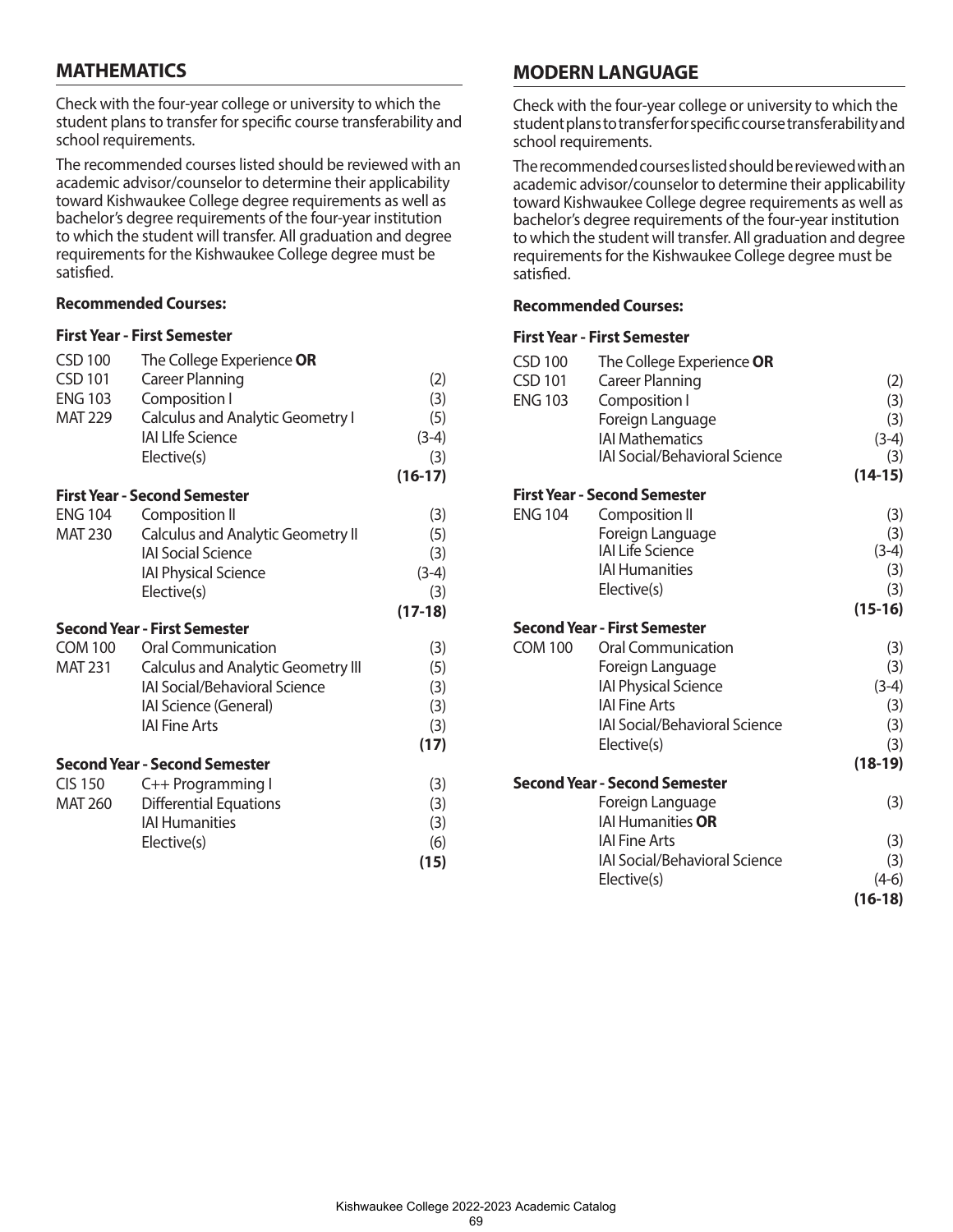# **PHILOSOPHY**

Check with the four-year college or university to which the student plans to transfer for specific course transferability and school requirements.

The recommended courses listed should be reviewed with an academic advisor/counselor to determine their applicability toward Kishwaukee College degree requirements as well as bachelor's degree requirements of the four-year institution to which the student will transfer. All graduation and degree requirements for the Kishwaukee College degree must be satisfied.

## **Recommended Courses:**

#### **First Year - First Semester**

| <b>CSD 100</b> | The College Experience OR            |           |
|----------------|--------------------------------------|-----------|
| <b>CSD 101</b> | <b>Career Planning</b>               | (2)       |
| <b>ENG 103</b> | Composition I                        | (3)       |
| <b>PHL 101</b> | Introduction to Philosophy           | (3)       |
|                | Foreign Language                     | (3)       |
|                | <b>IAI Mathematics</b>               | $(3-4)$   |
|                |                                      | $(17-18)$ |
|                | <b>First Year - Second Semester</b>  |           |
| <b>ENG 104</b> | Composition II                       | (3)       |
| <b>PHL 103</b> | Introduction to Logic                | (3)       |
|                | Foreign Language                     | (3)       |
|                | <b>IAI Life Science</b>              | $(3-4)$   |
|                | <b>IAI Social/Behavioral Science</b> | (3)       |
|                |                                      | $(15-16)$ |
|                | <b>Second Year - First Semester</b>  |           |
| <b>PHL 200</b> | <b>Ethics</b>                        | (3)       |
| <b>COM 100</b> | <b>Oral Communication</b>            | (3)       |
|                | Foreign Language                     | (3)       |
|                | <b>IAI Social/Behavioral Science</b> | (3)       |
|                | Elective(s)                          | (3)       |
|                |                                      | (15)      |
|                | <b>Second Year - Second Semester</b> |           |
|                | <b>IAI Fine Arts</b>                 | (3)       |
|                | Foreign Language                     | (3)       |
|                | IAI Social/Behavioral Science        | (3)       |
|                | <b>IAI Physical Science</b>          | $(3-4)$   |
|                | Elective(s)                          | $(4-6)$   |
|                |                                      | $(16-19)$ |

# **PHYSICAL EDUCATION**

Check with the four-year college or university to which the student plans to transfer for specific course transferability and school requirements.

The recommended courses listed should be reviewed with an academic advisor/counselor to determine their applicability toward Kishwaukee College degree requirements as well as bachelor's degree requirements of the four-year institution to which the student will transfer. All graduation and degree requirements for the Kishwaukee College degree must be satisfied.

## **Recommended Courses:**

| The College Experience OR            |                                                                                                                                                                |
|--------------------------------------|----------------------------------------------------------------------------------------------------------------------------------------------------------------|
|                                      | (2)                                                                                                                                                            |
|                                      | (3)                                                                                                                                                            |
|                                      | (3)                                                                                                                                                            |
| <b>IAI Physical Science</b>          | (3)                                                                                                                                                            |
| <b>IAI Humanities</b>                | (3)                                                                                                                                                            |
| <b>IAI Mathematics</b>               | $(3-4)$                                                                                                                                                        |
|                                      | (17)                                                                                                                                                           |
| <b>First Year - Second Semester</b>  |                                                                                                                                                                |
| Composition II                       | (3)                                                                                                                                                            |
| General Biology                      | (3)                                                                                                                                                            |
| <b>General Biology Laboratory</b>    | (1)                                                                                                                                                            |
| Introduction to Education            | (1)                                                                                                                                                            |
| <b>IAI Social/Behavioral Science</b> | (3)                                                                                                                                                            |
| <b>IAI Mathematics</b>               | $(3-4)$                                                                                                                                                        |
|                                      | (15)                                                                                                                                                           |
| Second Year - First Semester         |                                                                                                                                                                |
|                                      | (3)                                                                                                                                                            |
|                                      | (4)                                                                                                                                                            |
| Physical Education for Children      | (3)                                                                                                                                                            |
|                                      | (6)                                                                                                                                                            |
|                                      | (16)                                                                                                                                                           |
| <b>Second Year - Second Semester</b> |                                                                                                                                                                |
| Anatomy and Physiology II            | (3)                                                                                                                                                            |
|                                      | (3)                                                                                                                                                            |
| Ekectuve(s)                          | (9)                                                                                                                                                            |
|                                      | (15)                                                                                                                                                           |
|                                      | Career Planning<br>Composition I<br>Introduction to Psychology<br><b>Oral Communication</b><br>Anatomy and Physiology I<br>Elective(s)<br><b>IAI Fine Arts</b> |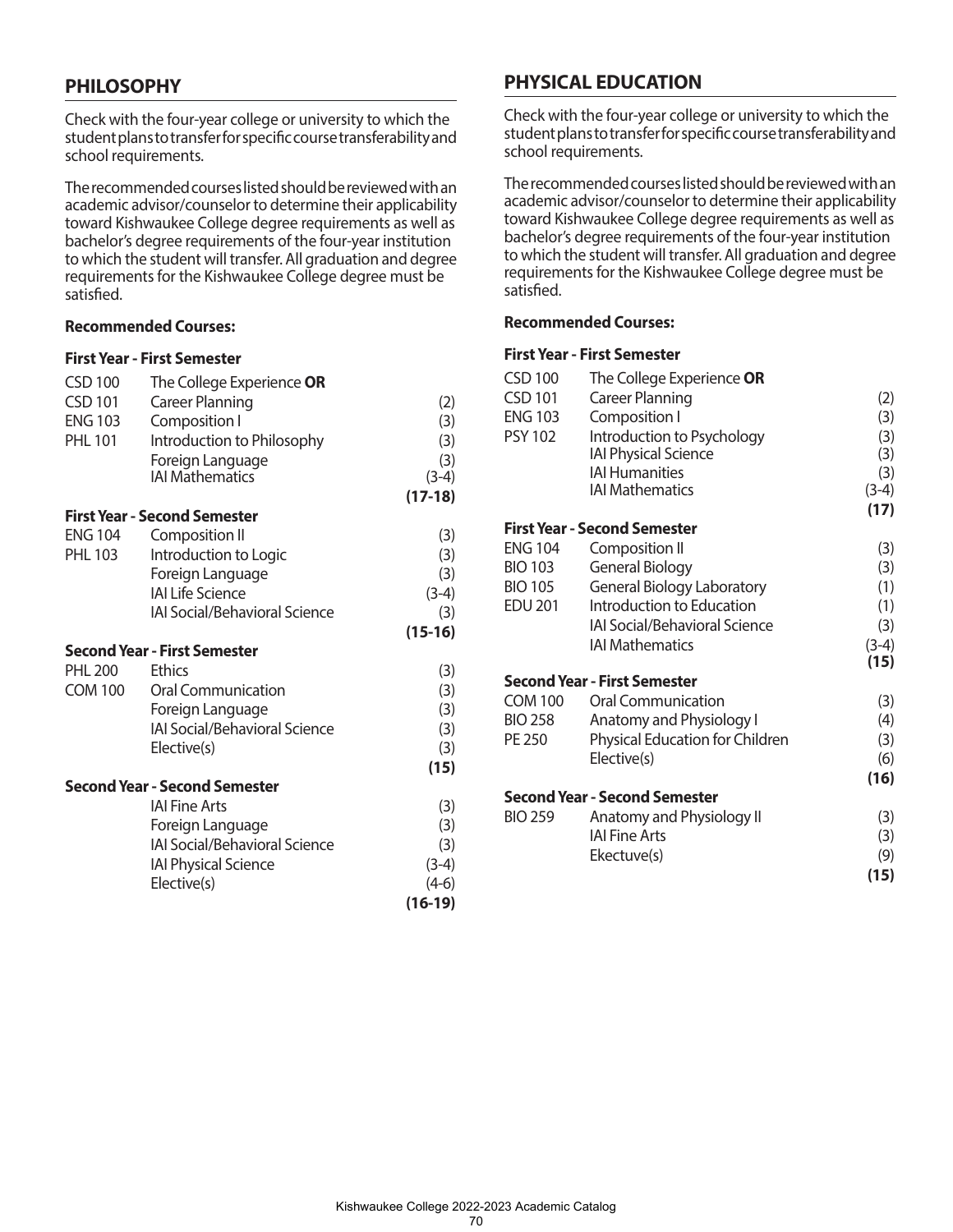# **PHYSICS**

Check with the four-year college or university to which the student plans to transfer for specific course transferability and school requirements.

The recommended courses listed should be reviewed with an academic advisor/counselor to determine their applicability toward Kishwaukee College degree requirements as well as bachelor's degree requirements of the four-year institution to which the student will transfer. All graduation and degree requirements for the Kishwaukee College degree must be satisfied.

## **Recommended Courses:**

### **First Year - First Semester**

| <b>CSD 100</b> | The College Experience OR                 |      |
|----------------|-------------------------------------------|------|
| <b>CSD 101</b> | <b>Career Planning</b>                    | (2)  |
| <b>ENG 103</b> | Composition I                             | (3)  |
| PHY 263        | <b>Fundamentals of Physics I</b>          | (4)  |
| <b>MAT 229</b> | <b>Calculus and Analytic Geometry I</b>   | (5)  |
|                | <b>IAI Social/Behavioral Science</b>      | (3)  |
|                |                                           | (17) |
|                | <b>First Year - Second Semester</b>       |      |
| <b>ENG 104</b> | Composition II                            | (3)  |
| MAT 230        | <b>Calculus and Analytic Geometry II</b>  | (5)  |
| PHY 273        | <b>Fundamentals of Physics II</b>         | (4)  |
|                | <b>IAI Life Science</b>                   | (3)  |
|                |                                           | (15) |
|                | <b>Second Year - First Semester</b>       |      |
| <b>CHE 210</b> | <b>General Chemistry I</b>                | (5)  |
| <b>COM 100</b> | <b>Oral Communication</b>                 | (3)  |
| <b>MAT 231</b> | <b>Calculus and Analytic Geometry III</b> | (5)  |
|                | <b>IAI Humanities</b>                     | (3)  |
|                |                                           | (16) |
|                | <b>Second Year - Second Semester</b>      |      |
| <b>CHE 211</b> | <b>General Chemistry II</b>               | (5)  |
| MAT 260        | <b>Differential Equations</b>             | (3)  |
| <b>PHY 283</b> | <b>Fundamentals of Physics III</b>        | (3)  |
|                | IAI Social/Behavioral Science             | (3)  |
|                | <b>IAI Fine Arts</b>                      | (3)  |
|                |                                           | (17) |

# **POLITICAL SCIENCE**

Check with the four-year college or university to which the student plans to transfer for specific course transferability and school requirements.

The recommended courses listed should be reviewed with an academic advisor/counselor to determine their applicability toward Kishwaukee College degree requirements as well as bachelor's degree requirements of the four-year institution to which the student will transfer. All graduation and degree requirements for the Kishwaukee College degree must be satisfied.

### **Recommended Courses:**

| <b>CSD 100</b> | The College Experience OR               |           |
|----------------|-----------------------------------------|-----------|
| <b>CSD 101</b> | <b>Career Planning</b>                  | (2)       |
| <b>ENG 103</b> | Composition I                           | (3)       |
| <b>PLS 140</b> | Introduction to American Government and |           |
|                | <b>Politics</b>                         | (3)       |
|                | Foreign Language                        | (3)       |
|                | <b>IAI Humanities</b>                   | (3)       |
|                | Elective(s)                             | (3)       |
|                |                                         | (17)      |
|                | <b>First Year - Second Semester</b>     |           |
| <b>ENG 104</b> | Composition II                          | (3)       |
| <b>MAT 208</b> | <b>Introductory Statistics</b>          | (4)       |
| <b>PLS 210</b> | <b>International Relations</b>          | (3)       |
|                | Foreign Language                        | (3)       |
|                | <b>IAI Life Science</b>                 | $(3-4)$   |
|                |                                         | $(16-17)$ |
|                | <b>Second Year - First Semester</b>     |           |
| <b>COM 100</b> | <b>Oral Communication</b>               | (3)       |
| <b>PLS 240</b> | <b>State and Local Government</b>       | (3)       |
|                | Foreign Language                        | (3)       |
|                | <b>IAI Humanities OR</b>                |           |
|                | <b>IAI Fine Arts</b>                    | (3)       |
|                | <b>IAI Physical Science</b>             | $(3-4)$   |
|                |                                         | $(15-16)$ |
|                | <b>Second Year - Second Semester</b>    |           |
|                | Foreign Language                        | (3)       |
|                | <b>IAI Social/Behavioral Science</b>    | (3)       |
|                | <b>IAI Fine Arts</b>                    | (3)       |
|                | Elective(s)                             | (6)       |
|                |                                         | (15)      |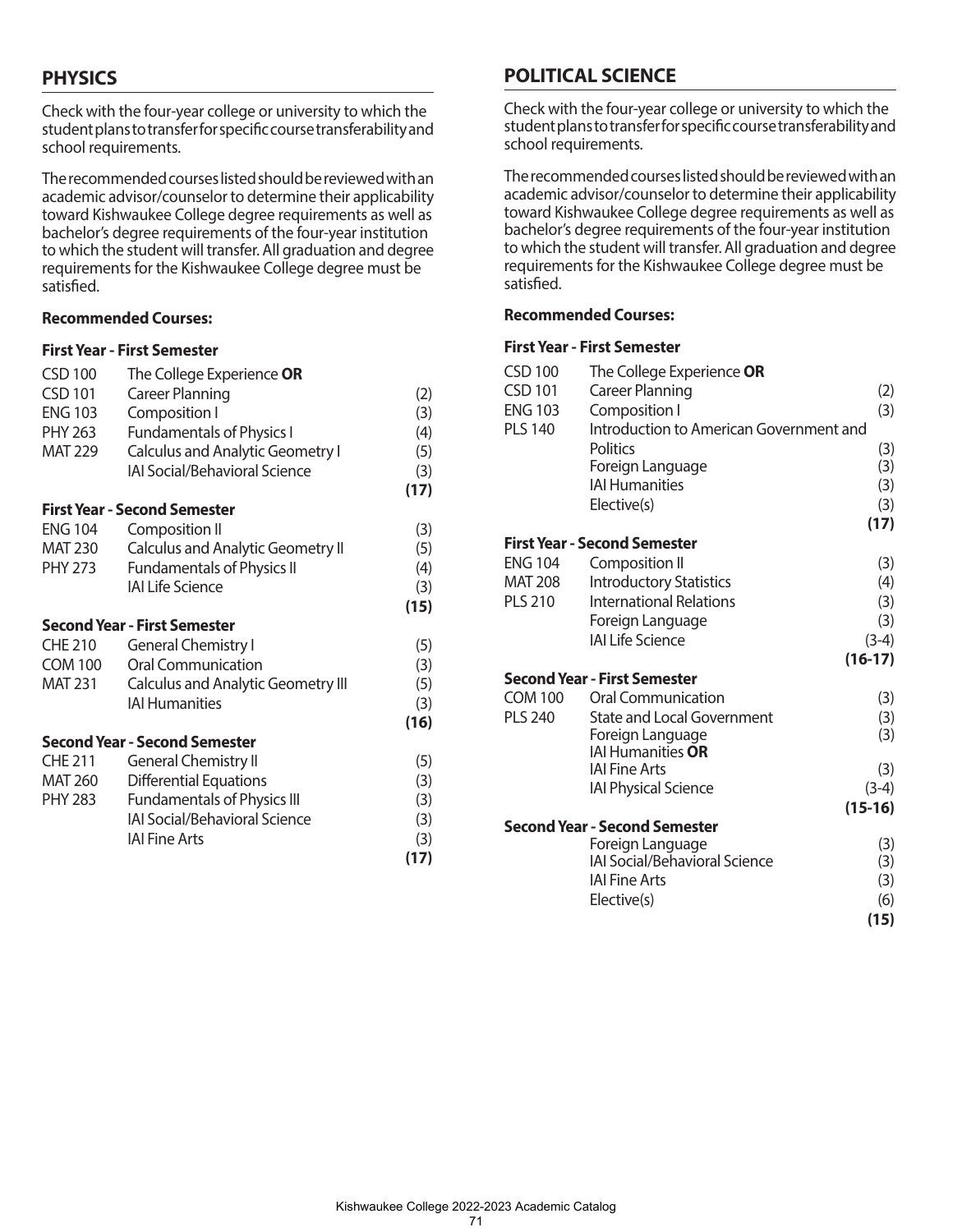# **PRE-CHIROPRACTIC**

Check with the four-year college or university to which the student plans to transfer for specific course transferability and school requirements.

The recommended courses listed should be reviewed with an academic advisor/counselor to determine their applicability toward Kishwaukee College degree requirements as well as bachelor's degree requirements of the four-year institution to which the student will transfer. All graduation and degree requirements for the Kishwaukee College degree must be satisfied.

### **Recommended Courses:**

### **First Year - First Semester**

| <b>CSD 100</b>  | The College Experience OR            |      |
|-----------------|--------------------------------------|------|
| <b>CSD 101</b>  | Career Planning OR                   |      |
| <b>ENG 111</b>  | College Study Skills                 | (2)  |
| ENG 103*        | Composition I                        | (3)  |
| BIO 201*        | <b>Biology Principles I</b>          | (4)  |
| CHE 210*        | <b>General Chemistry I</b>           | (5)  |
| MAT 229*        | Calculus & Analytic Geometry I       | (5)  |
|                 |                                      | (19) |
|                 | <b>First Year - Second Semester</b>  |      |
| <b>ENG 104*</b> | Composition II                       | (3)  |
| BIO 202*        | <b>Biology Principles II</b>         | (4)  |
| CHE 211*        | <b>General Chemistry II</b>          | (5)  |
| MAT 230*        | Calculus & Analytic Geometry II      | (5)  |
|                 | <b>IAI Fine Arts</b>                 | (3)  |
|                 |                                      | (20) |
|                 | <b>Second Year - First Semester</b>  |      |
| BIO 258*        | Anatomy and Physiology I             | (4)  |
| <b>COM 100</b>  | <b>Oral Communication</b>            | (3)  |
| CHE 270*        | Organic Chemistry I                  | (3)  |
| CHE 272*        | <b>Organic Chemistry Lab</b>         | (2)  |
| PHY 250*        | <b>General Physics I</b>             | (4)  |
| <b>PSY 102</b>  | Introduction to Psychology           | (3)  |
|                 |                                      | (19) |
|                 | <b>Second Year - Second Semester</b> |      |
| <b>BIO 259</b>  | Anatomy and Physiology II            | (4)  |
| <b>PHY 251</b>  | <b>General Physics II</b>            | (4)  |
| CHE 271*        | Organic Chemistry II                 | (3)  |
| CHE 273*        | Organic Chemistry Lab II             | (2)  |
|                 | <b>IAI Humanities</b>                | (3)  |
|                 | <b>IAI Social/Behavioral Science</b> | (3)  |
|                 |                                      | (19) |

All courses with an asterisk\* require a grade of "C" or higher.

# **PRE-DENTISTRY**

Check with the four-year college or university to which the student plans to transfer for specific course transferability and school requirements.

The recommended courses listed should be reviewed with an academic advisor/counselor to determine their applicability toward Kishwaukee College degree requirements as well as bachelor's degree requirements of the four-year institution to which the student will transfer. All graduation and degree requirements for the Kishwaukee College degree must be satisfied.

## **Recommended Courses:**

#### **First Year - First Semester**

| <b>CSD 100</b>  | The College Experience OR            |      |
|-----------------|--------------------------------------|------|
| <b>CSD 101</b>  | Career Planning OR                   |      |
| <b>ENG 111</b>  | College Study Skills                 | (2)  |
| ENG 103*        | Composition I                        | (3)  |
| <b>CHE 210</b>  | <b>General Chemistry I</b>           | (5)  |
| <b>MAT 229</b>  | Calculus & Analytic Geometry I       | (5)  |
| <b>BIO 201</b>  | <b>Biology Principles I</b>          | (4)  |
|                 |                                      | (19) |
|                 | <b>First Year - Second Semester</b>  |      |
| <b>ENG 104*</b> | Composition II                       | (3)  |
| <b>CHE 211</b>  | <b>General Chemistry II</b>          | (5)  |
| <b>BIO 202</b>  | <b>Biology Principles II</b>         | (4)  |
| <b>MAT 230</b>  | Calculus & Analytic Geometry II      | (5)  |
|                 |                                      | (17) |
|                 | <b>Second Year - First Semester</b>  |      |
| <b>BIO 213</b>  | Microbiology                         | (4)  |
| <b>CHE 270</b>  | Organic Chemistry I                  | (3)  |
| <b>CHE 272</b>  | Organic Chemistry Lab                | (2)  |
| <b>COM 100</b>  | <b>Oral Communication</b>            | (3)  |
|                 | <b>IAI Social/Behavioral Sicence</b> | (3)  |
|                 |                                      | (15) |
|                 | Second Year - Second Semester        |      |
| <b>CHE 271</b>  | Organic Chemistry II                 | (3)  |
| <b>CHE 273</b>  | Organic Chemistry Lab II             | (2)  |
| <b>PSY 102</b>  | Introduction to Psychology           | (3)  |
|                 | <b>IAI Humanities</b>                | (3)  |
|                 | <b>IAI Fine Arts</b>                 | (3)  |
|                 |                                      | (14) |

All courses with an asterisk\* require a grade of "C" or higher.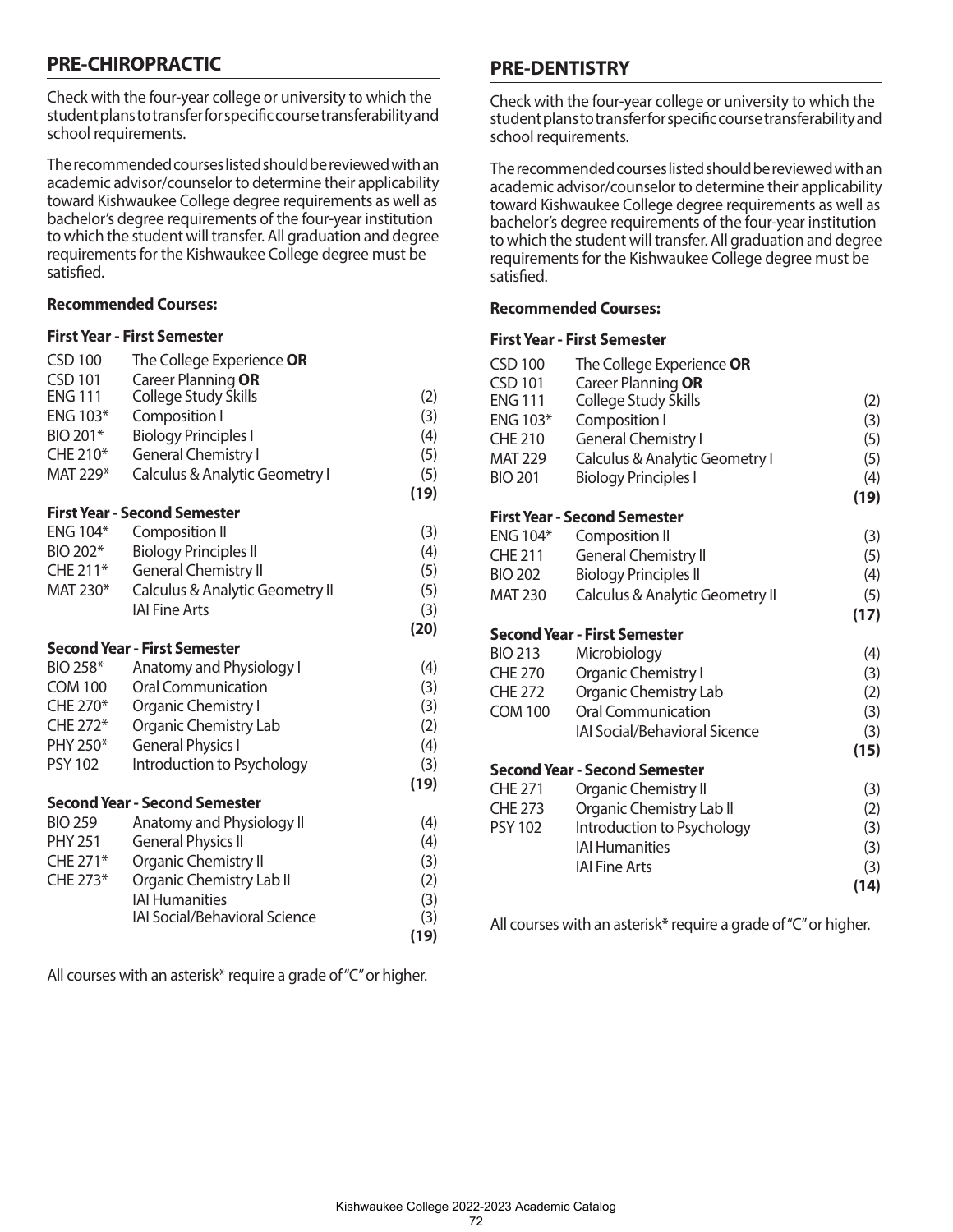# **PRE-MEDICINE**

Check with the four-year college or university to which the student plans to transfer for specific course transferability and school requirements.

The recommended courses listed should be reviewed with an academic advisor/counselor to determine their applicability toward Kishwaukee College degree requirements as well as bachelor's degree requirements of the four-year institution to which the student will transfer. All graduation and degree requirements for the Kishwaukee College degree must be satisfied.

### **Recommended Courses:**

#### **First Year - First Semester**

| <b>CSD 100</b>  | The College Experience OR            |      |
|-----------------|--------------------------------------|------|
| <b>CSD 101</b>  | Career Planning OR                   |      |
| <b>ENG 111</b>  | College Study Skills                 | (2)  |
| <b>ENG 103*</b> | Composition I                        | (3)  |
| <b>CHE 210</b>  | <b>General Chemistry I</b>           | (5)  |
| <b>MAT 229</b>  | Calculus & Analytic Geometry I       | (5)  |
| <b>BIO 201</b>  | <b>Biology Principles I</b>          | (4)  |
|                 |                                      | (19) |
|                 | <b>First Year - Second Semester</b>  |      |
| <b>ENG 104*</b> | <b>Composition II</b>                | (3)  |
| <b>BIO 202</b>  | <b>Biology Principles II</b>         | (4)  |
| CHE 211*        | <b>General Chemistry II</b>          | (5)  |
| MAT 230*        | Calculus & Analytic Geometry II      | (5)  |
|                 | <b>IAI Fine Arts</b>                 | (3)  |
|                 |                                      | (20) |
|                 | <b>Second Year - First Semester</b>  |      |
| BIO 258*        | Anatomy and Physiology I             | (4)  |
| <b>COM 100</b>  | <b>Oral Communication</b>            | (3)  |
| CHE 270*        | Organic Chemistry I                  | (3)  |
| CHE 272*        | <b>Organic Chemistry Lab</b>         | (2)  |
| PHY 250*        | <b>General Physics I</b>             | (4)  |
| PSY 102*        | Introduction to Psychology           | (3)  |
|                 |                                      | (19) |
|                 | <b>Second Year - Second Semester</b> |      |
| BIO 259*        | Anatomy and Physiology II            | (4)  |
| <b>PHY 251</b>  | <b>General Physics II</b>            | (4)  |
| CHE 271*        | Organic Chemistry II                 | (3)  |
| CHE 273*        | Organic Chemistry Lab II             | (2)  |
|                 | <b>IAI Humanities</b>                | (3)  |
| <b>ECO 160</b>  | Introduction to Economics            | (3)  |
|                 |                                      | (19) |

All courses with an asterisk\* require a grade of "C" or higher.

# **PRE-PHARMACY**

Check with the four-year college or university to which the student plans to transfer for specific course transferability and school requirements.

The recommended courses listed should be reviewed with an academic advisor/counselor to determine their applicability toward Kishwaukee College degree requirements as well as bachelor's degree requirements of the four-year institution to which the student will transfer. All graduation and degree requirements for the Kishwaukee College degree must be satisfied.

### **Recommended Courses:**

### **First Year - First Semester**

| BIO 201*<br><b>CSD 100</b> | <b>Biology Principles I</b><br>The College Experience OR | (4)  |
|----------------------------|----------------------------------------------------------|------|
| <b>CSD 101</b>             | Career Planning OR                                       |      |
| <b>ENG 111</b>             | College Study Skills                                     | (2)  |
| CHE 210*                   | <b>General Chemistry I</b>                               | (5)  |
| ENG 103*                   | Composition I                                            | (3)  |
| MAT 229*                   | Calculus & Analytic Geometry I                           | (5)  |
|                            | <b>IAI Humanities</b>                                    | (3)  |
|                            | <b>First Year - Second Semester</b>                      | (22) |
| <b>BIO 202</b>             | <b>Biology Principles II</b>                             | (4)  |
| CHE 211*                   | <b>General Chemistry II</b>                              | (5)  |
| <b>ENG 104*</b>            | Composition II                                           | (3)  |
| <b>MAT 208</b>             | <b>Introduction to Statistics</b>                        | (4)  |
|                            | <b>IAI Fine Arts</b>                                     | (3)  |
|                            |                                                          | (19) |
|                            | <b>Second Year - First Semester</b>                      |      |
| BIO 213*                   | Introduction to Microbiology                             | (4)  |
| BIO 258*                   | Anatomy and Physiology I                                 | (4)  |
| <b>COM 100</b>             | <b>Oral Communication</b>                                | (3)  |
| CHE 270*                   | Organic Chemistry I                                      | (3)  |
| CHE 272*                   | Organic Chemistry Lab                                    | (2)  |
| PHY 250*                   | <b>General Physics I</b>                                 | (4)  |
|                            |                                                          | (20) |
|                            | <b>Second Year - Second Semester</b>                     |      |
| BIO 259*                   | Anatomy and Physiology II                                | (4)  |
| CHE 271*                   | Organic Chemistry II                                     | (3)  |
| CHE 273*                   | Organic Chemistry Lab II                                 | (2)  |
| <b>ECO 160</b>             | Introduction to Economics                                | (3)  |
| <b>PHY 251</b>             | <b>General Physics II</b>                                | (4)  |
| <b>PSY 102</b>             | Introduction to Psychology                               | (3)  |
|                            | <b>IAI Social/Behavioral Science</b>                     | (3)  |
|                            |                                                          | (19) |

All courses with an asterisk\* require a grade of "C" or higher.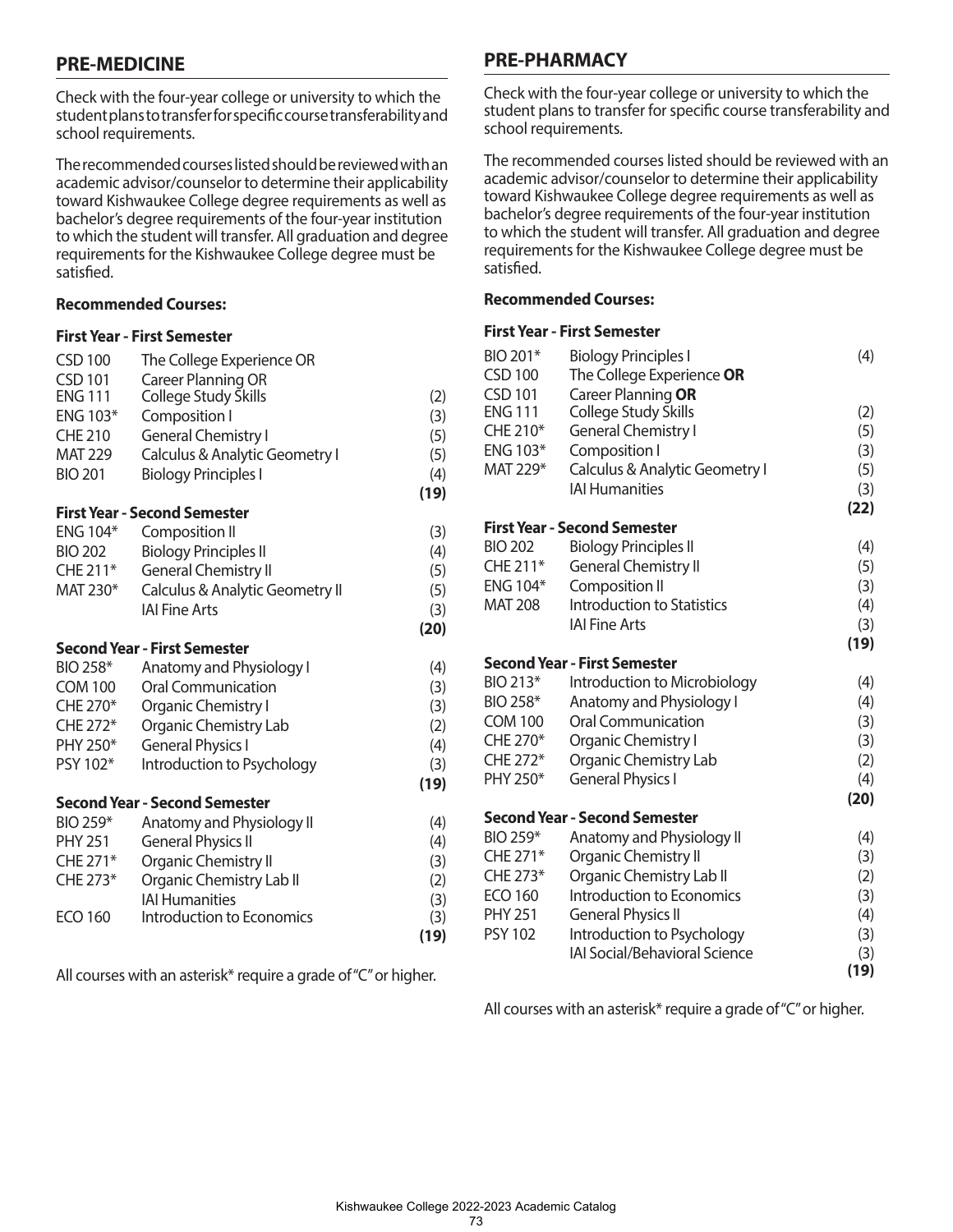# **PRE-PHYSICAL THERAPY**

Check with the four-year college or university to which the student plans to transfer for specific course transferability and school requirements.

The recommended courses listed should be reviewed with an academic advisor/counselor to determine their applicability toward Kishwaukee College degree requirements as well as bachelor's degree requirements of the four-year institution to which the student will transfer. All graduation and degree requirements for the Kishwaukee College degree must be satisfied.

#### **Recommended Courses:**

#### **First Year - First Semester**

| BIO 201*       | <b>Biology Principles I</b>          | (4)  |
|----------------|--------------------------------------|------|
| <b>CSD 100</b> | The College Experience OR            |      |
| CSD 101        | Career Planning OR                   |      |
| <b>ENG 111</b> | <b>College Study Skills</b>          | (2)  |
| CHE 210*       | <b>General Chemistry I</b>           | (5)  |
| ENG 103*       | Composition I                        | (3)  |
| MAT 229*       | Calculus & Analytic Geometry I       | (5)  |
|                |                                      | (19) |
|                | <b>First Year - Second Semester</b>  |      |
| <b>BIO 202</b> | <b>Biology Principles II</b>         | (4)  |
| CHE 211*       | <b>General Chemistry II</b>          | (5)  |
| ENG 104*       | Composition II                       | (3)  |
|                | <b>IAI Humanities</b>                | (3)  |
|                |                                      | (15) |
|                | Second Year - First Semester         |      |
| <b>BIO 258</b> | Anatomy and Physiology I             | (4)  |
| <b>COM 100</b> | <b>Oral Communication</b>            | (3)  |
| MAT 208        | <b>Introduction to Statistics</b>    | (4)  |
| PHY 250*       | <b>General Physics I</b>             | (4)  |
|                | <b>IAI Fine Arts</b>                 | (3)  |
|                |                                      | (18) |
|                | <b>Second Year - Second Semester</b> |      |
| BIO 259*       | Anatomy and Physiology II            | (4)  |
| <b>PHY 251</b> | <b>General Physics II</b>            | (4)  |
| <b>PSY 102</b> | Introduction to Psychology           | (3)  |
|                | <b>IAI Social/Behavioral Science</b> | (3)  |
|                |                                      | (14) |
|                |                                      |      |

All courses with an asterisk\* require a grade of "C" or higher.

# **PRE-VETERINARY**

Check with the four-year college or university to which the student plans to transfer for specific course transferability and school requirements.

The recommended courses listed should be reviewed with an academic advisor/counselor to determine their applicability toward Kishwaukee College degree requirements as well as bachelor's degree requirements of the four-year institution to which the student will transfer. All graduation and degree requirements for the Kishwaukee College degree must be satisfied.

# **Recommended Courses:**

| <b>BIO 201</b> | <b>Biology Principles I</b>               | (4)       |
|----------------|-------------------------------------------|-----------|
| <b>CHE 210</b> | <b>General Chemistry I</b>                | (5)       |
| <b>CSD 100</b> | The College Experience OR                 |           |
| <b>CSD 101</b> | <b>Career Planning</b>                    | (2)       |
| <b>MAT 155</b> | Trigonometry                              | (3)       |
| <b>ENG 103</b> | Composition I                             | (3)       |
|                |                                           | (17)      |
|                | <b>First Year - Second Semester</b>       |           |
| <b>BIO 202</b> | <b>Biology Principles II</b>              | (4)       |
| <b>CHE 211</b> | <b>General Chemistry II</b>               | (5)       |
| <b>ENG 104</b> | Composition II                            | (3)       |
| <b>MAT 211</b> | Calculus for Business & Social Science OR |           |
| <b>MAT 229</b> | <b>Calculus and analytic Geometry I</b>   | $(4-5)$   |
|                | <b>IAI Humanities</b>                     | (3)       |
|                |                                           | $(19-20)$ |
|                | <b>Second Year - First Semester</b>       |           |
| <b>BIO 213</b> | Introduction to Microbiology              | (4)       |
| <b>CHE 270</b> | Organic Chemistry I                       | (3)       |
| <b>CHE 272</b> | <b>Organic Chemistry Lab</b>              | (2)       |
| <b>PHY 250</b> | General Physics I OR                      |           |
| <b>PHY 263</b> | <b>Fundamentals of Physics I</b>          | (4)       |
| <b>COM 100</b> | <b>Oral Communication</b>                 | (3)       |
|                |                                           | (16)      |
|                | <b>Second Year - Second Semester</b>      |           |
| <b>CHE 271</b> | <b>Organic Chemistry II</b>               | (3)       |
| <b>CHE 273</b> | Organic Chemistry Lab II                  | (2)       |
| <b>PHY 251</b> | <b>General Physics II</b>                 | (4)       |
|                | <b>IAI Soical/Behavioral Science</b>      | (6)       |
|                | <b>IAI Fine Arts</b>                      | (3)       |
|                |                                           | (18)      |